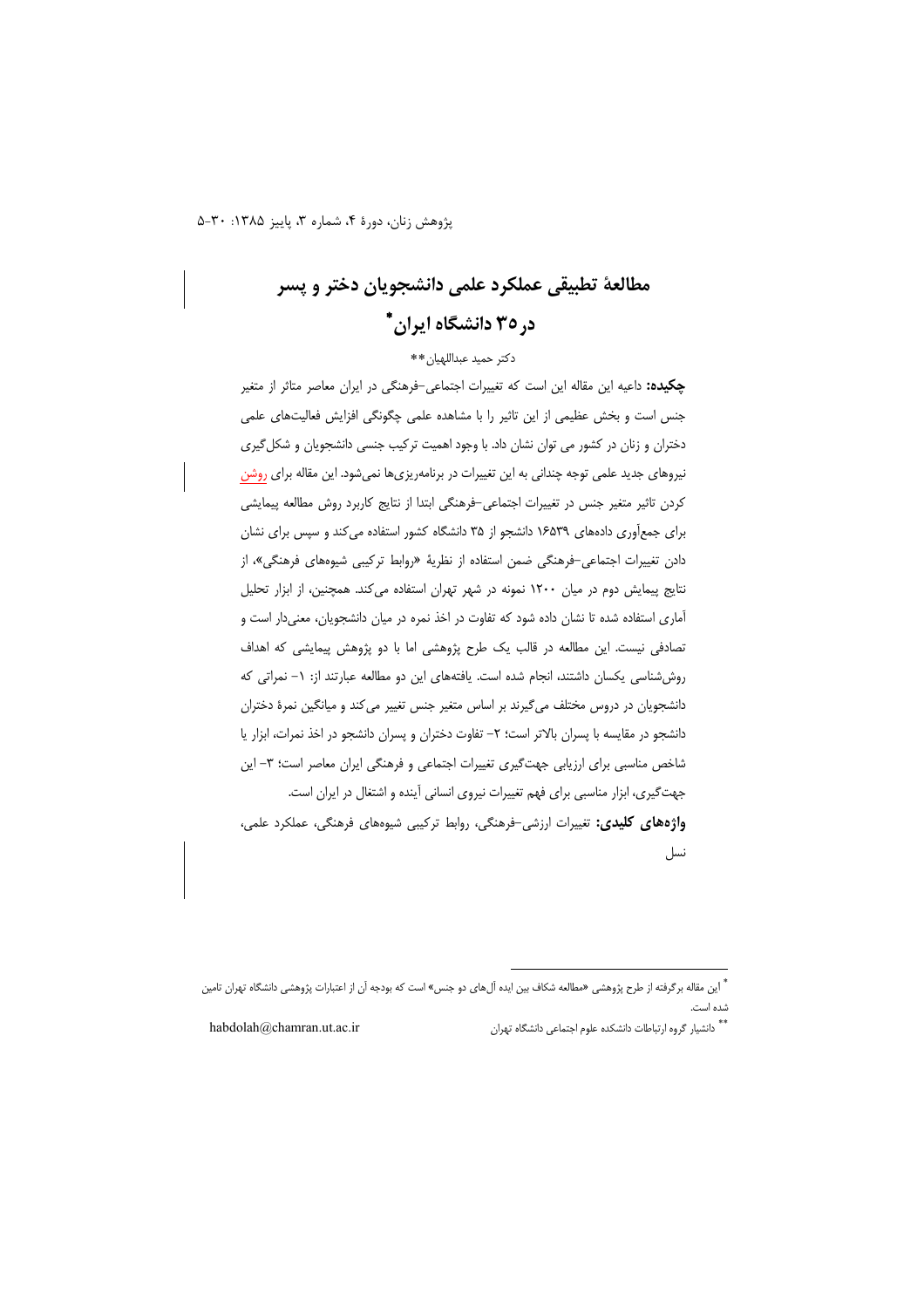### مقدمه و طرح مسئله

در این مقاله، عملکرد علمی دختران و پسران دانـشجوی ۳۵ دانـشگاه کـشور بـا ارزیـابی ۱۶۵۳۹ نمـره درسی اخذ شده در سال ۱۳۸۱–۸۲ مورد مطالعه و تحلیل آماری قرار گرفتـه تـا نـشان داده شـود کـه بـین ایدهآل های زنان و مردان در ایران معاصر شکاف ارزشی در باره ابعاد مفهوم زندگی از جمله در فعالیـتهـای علمی ایجاد شده است. این مقاله نتیجه بخشی از پژوهشی است که در آن موضـوعاتی نظیـر عوامـل مـؤثر در پيدايش ارزش ها و ايدهآل هاي دو جنس زن و مرد در ايران، دگر گوني و تنوع ارزش ها و ذهنيات زنان و مردان و چگونگی تعامل و ترکیب ارزش های فرهنگی– اجتماعی متفاوت بـین آنهـا و همچنـین جهـت $\mathbb{Z}_+$ ی تغییـرات فرهنگی (و نتیجتاً تغییرات اجتماعی) در ایران معاصر مورد مطالعه قرار گرفت. امـا در ایـن مقالـه تنهـا عملكـرد علمي دختران و پسران دانشجو به عنوان نشانههاي تفاوت در ايدهآل هاي دوجنس مورد بحث قرار مي گيرد.

لازم به ذکر است که درباره عملکرد علمی دانشجویان مطالعات فراوانی انجام شده است که به دو نمونه اخیر اشاره خواهیم داشت. کمبل، هامبو و ماتزیو (۱۹۹۹)` در آمریکا نتایج سه دهه از مطالعات خود را دربـاره عملکرد دانشجویان و دانش آموزان نشان میدهند. آنها نیز همچون این مقالـه بـه تفـاوت عملکـرد دختـران اشاره میکنند اما نشان نمیدهند که این تفاوت چرا وجود دارد. مکنزی و شوویتز (۲۰۰۱)<sup>۲</sup> نیـز در مطالعـات خود بر ادامه تفاوت عملکرد دختران و پسران در دانشگاههای استرالیا تاکیـد دارنـد. بـا ایـن وجـود آنهـا نیـز اشارهای به علل اجتماعی این تفاوت نمی کنند. در ایران نیز کمابیش مطالعاتی انجام شده که علل اجتمـاعی تفاوت در عملکرد علمی دختران و پسران در آنها مد نظر نبوده است. نگارنده نیز از سال ۱۳۶۴ به بعد درباره تفاوتهای ایدهآلها بین دختران و پسران پژوهش های مستمری انجام داده است که موید این فرض است که تفاوت در عملکرد پدیدهای معاصر است که نیازمند تبیین است. در اینجا ما نه تنها تفاوت در عملکرد را مورد بحث قرار میدهیم بلکه رویکردهای مردم را برای پذیرش این تفاوتها مورد ارزیابی قرار میدهیم.

مطالعه حاضر بین سـالهای ۱۳۸۱ تــا ۱۳۸۳ و بـه منظـور شناسـایی مـسئلهٔ شـكاف ارزشـی و شـكاف ایدهآل هایی انجام شد که در بین زنان و مردان ایرانی قابل مشاهده است. این شکاف ارزشی را مـی تـوان در کنشهای اجتماعی متفاوتی که افراد در گروههای گوناگون نسلی و جنسی از خود بـروز مـیدهنـد از جملـه

<sup>1-</sup> Campbell, Jay R., Catherine M. Hombo, and John Mazzeo (1999).

<sup>2-</sup> McKenzie, Kirsten; Robert Schweitzer (2001).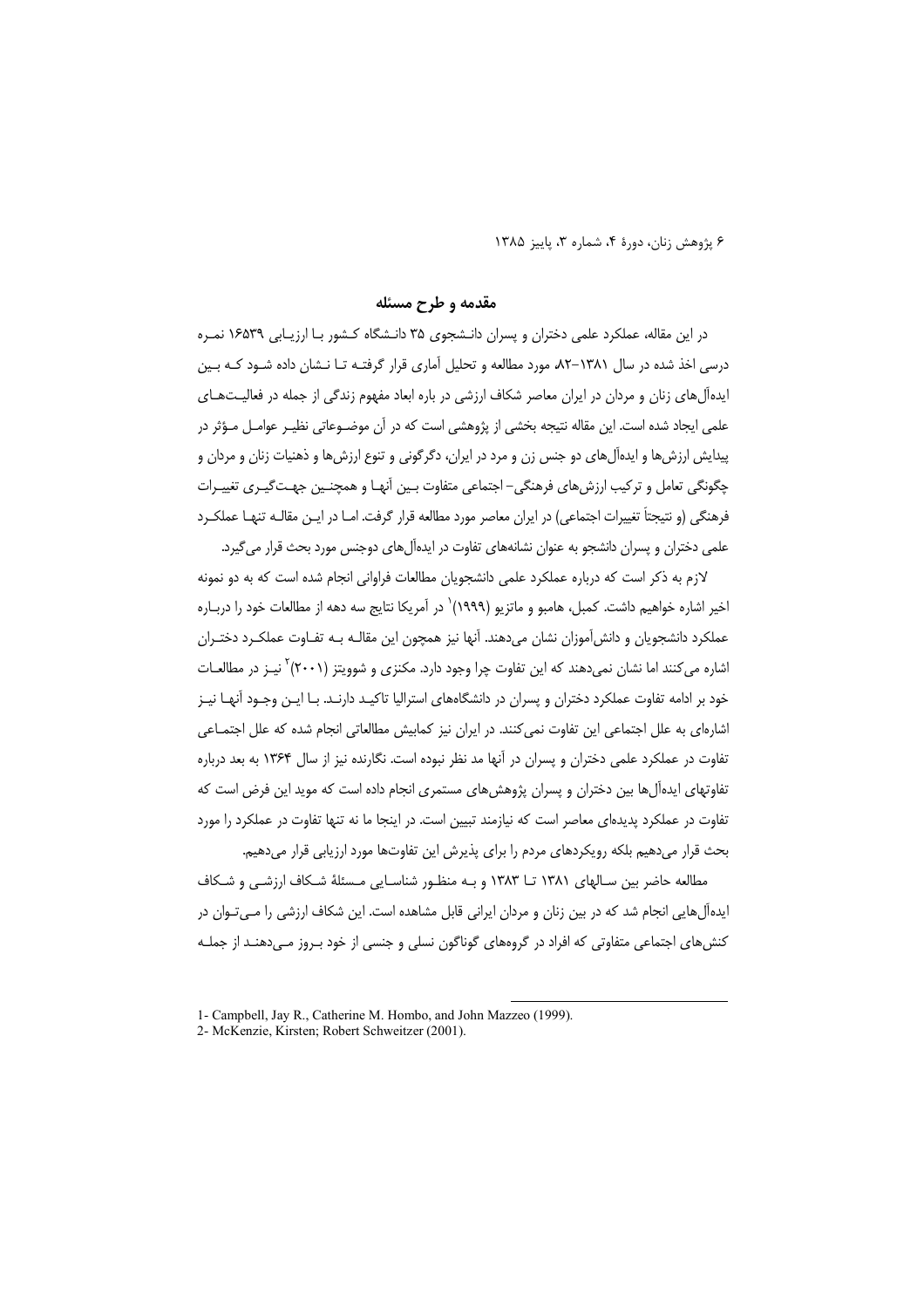مطالعهٔ تطبیقی عملکرد علمی دانشجویان دختر و پسر ۷

انگیزههای علمی که در اینجا مد نظر است نیز مشاهده کرد. با این حال، مقاله حاضر صرفا به تحلیل آمـاری کنش علمی افراد بسنده می کند. برای ریشه پایی مسئله بالا که از طریق مطالعه ارزش هـا و ایـدهآل هـای دو جنس زن و مرد انجام شده از نظام نظری روابط ترکیبی شیوههای فرهنگی به شرح زیر استفاده شده است:

### بازخوانی نظریهٔ روابط ترکیبی شیوههای فرهنگی

جهت ساختن نظام نظري اين مقاله ابتدا آثار جامعهشناسي تغييرات اجتماعي – فرهنگي در چهار حوزه يا امر مسئلهساز به شرح زير مطالعه شد:

الف– آیا امکان اصلاح نظریههای سنتی جامعهشناختی به منظور طراحی نظریه جدیدی که به تغییـرات فرهنگي معاصر بيردازد، فراهم است؟ (عبداللهيان، ١٣٧٨؛ ١٣٨٢؛ ١٣٨٢).

ب– نظریه فرهنگی چه نسبتی با شکل گیری نیروهای اجتماعی جدید در ایران دارد؟ (الکساندر، ۱۹۸۲– ۱۹۸۳ و لمرت، ۱۹۹۹) .

ج– مطالعات فرهنگي و نسبت آنها با تغييـرات نـسلي – جنـسي چگونـه اسـت؟ (آزاد ارمكـي، ١٣٨٢؛ عبداللهيان، ١٣٧٨ ؛ مانهايم ١٩٧٢، و لنسكي"، ١٩٩۴).

د– آیا تغییرات نسلی صرفا در چارچوب مولفههای جمعیت شناختی قابل فهم است؟ <sup>۴</sup>

مطالعات انجام شده در اینجا نشان داد که برای پاسخ به این پرسشها باید طرح نظری روابط ترکیبے شیوههای فرهنگی را بکار برد که خلاصه آن در همین مقاله توضیح داده خواهد شد.

نظریه روابط ترکیبی شیوههای فرهنگی را قبلا در نامه علوم اجتمـاعی شـمارهٔ ۱۳ (عبـداللهیان، ۱۳۷۸) توضيح دادهام، با اين وجود بهطور خلاصه مي توان گفت كه اين نظريه تحولات فرهنگي– اجتماعي معاصـر را اینگونه تبیین می کند که: فرهنگ نسل مـسلط بـرخلاف سـنت «سـلطه» در دوران مدرنیـسم، از عناصـر فرهنگی سایر نسلها برای تقویت مولفههای فرهنگی خویش اسـتفاده مـیcنـد<sup>۹</sup>. توضـیح آنکـه، براسـاس نظريههاي تغيير اجتماعي دوره مدرن همجون نظرية توسعةَ تـاريخي مـاركس يـا نظريـه تحـول تـاريخي توسعه گرایان (همچون روستو) تحول تاریخی صورت نمی گیرد مگر الگوهای فرهنگی-اجتماعی و اقتـصادی

1-Alexander (1982-83); (1987); Lamert, (1999).

- 2 -Mannheim, (1972).
- 3 Lenski (1994)
- 4 -Abbasi-Shavazi, Mohammad Jalal And Peter McDonald, (2004); Abdollahyan, (2004).
- . نگاه كنيد به بحثهاى لرنر (Lerner, 1958)- 5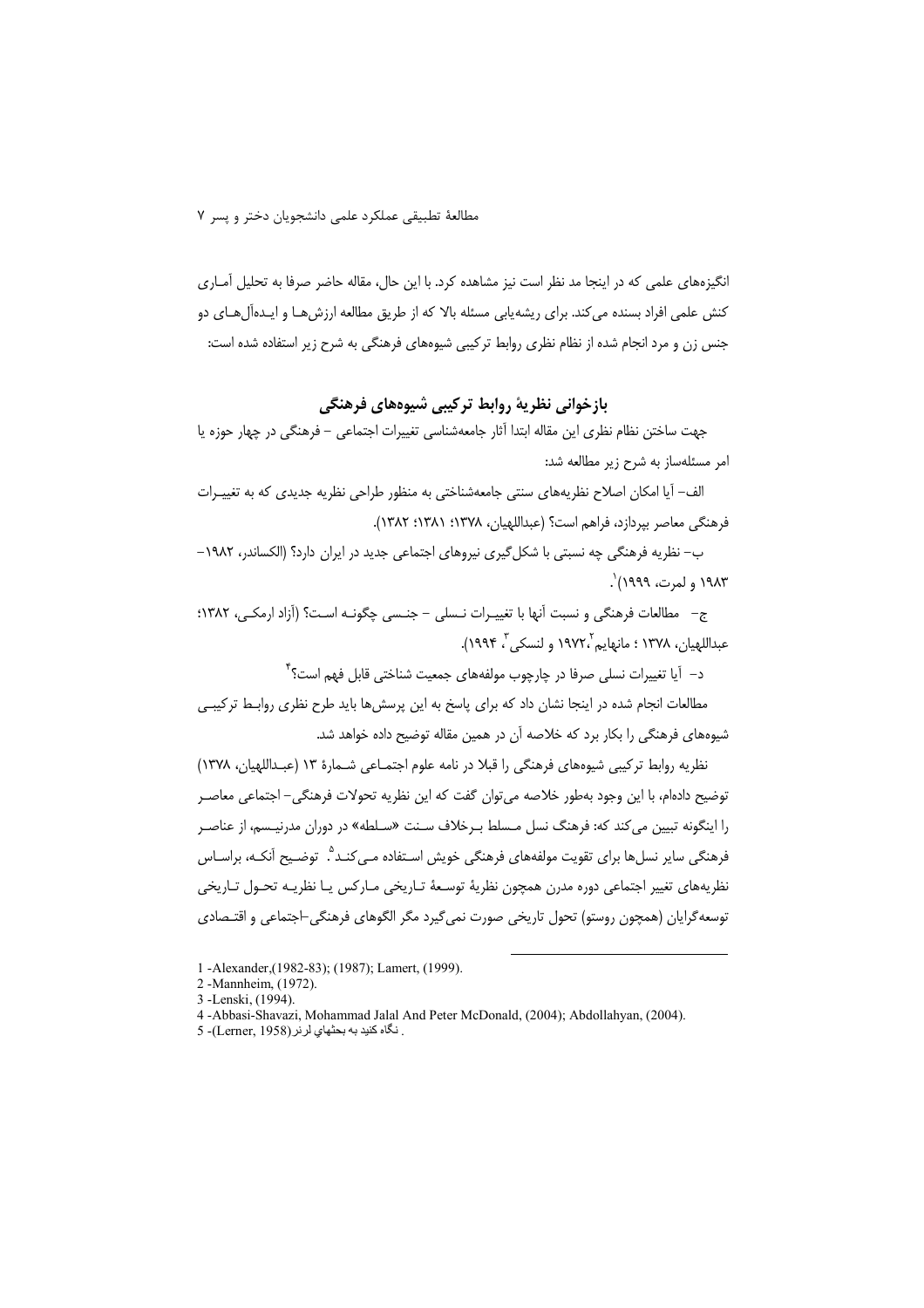دوره سنت به ارزش های جدیدی تبدیل شوند<sup>٬</sup>. بر این اساس، امکان تلفیق ارزش های موجود در یک جامعـه که متعلق به دو دوره گوناگون است امکان پذیر نخواهد بود. مانهایم بر همین اساس نسل های انسانی را منشا تحول قرار میدهد و معتقد است که نسلهای جدید با ارزشهای نسلهای قدیم معارضه می کنند و موجبات تحول را فراهم می سازند (مانهایم، ۱۹۷۲). اما تایلور (۱۹۷۹)<sup>۲</sup> در پایان دههٔ ۱۹۷۰ میلادی که مدرنیسم بـه اوج خود رسیده بود با اشاره به نظریههای توسعه مارکسیسم نشان می دهـد کـه نظریـههـای آن دوره فاقـد کفایت نظری و تجربی برای فهم جریانهای جدید بودند و تلاشی را بـا عنـوان روابـط ترکیبـی شـیوههـای توليدي<sup>٣</sup> آغاز مي كند كه بيشتر نقاط ضعف اين نظريهها را برملا مي كند.

بعدها در دهه ۱۹۹۰ میلادی آنچه تایلور آغاز کرده بـود بـا تــلاش گیــدنز (۱۳۷۷)، بــاومن (۱۹۹۲) <sup>۴</sup> و اینگلهارت (۱۳۷۷) به جایگزینی متغیرهای فرهنگی به جای متغیرهای اقتصادی و لغو موجبیت گرایی متغیـر اقتصادی در تحلیل های اجتماعی منجر شد و نسل جدیدی از نظریـههـای اجتمـاعی بـر اسـاس جابجـایی متغیرهای فرهنگی بجای اقتصادی، متولد شدند. نظریهٔ روابط ترکیبی شیوههای فرهنگی از این جمله است که از خلال نقد کفایت نظری نظریههای گیدنز، اینگلهـارت و بـاومن در بحـث عبـداللهیان (۱۳۷۸) دربـاره روابط ترکیبی شیوههای فرهنگی مطرح شد و موجبیتگرایی فرهنگی را در تغییرات فرهنگی بیـشتر از آنهـا مد نظر قرار داد. بنیاد اصلی این نظریه بر این اصل استوار است که تحول اجتمـاعی در دوره جدیـد (١٣٧٠ شمسی و پس از آن) نه بر اساس طرد ارزش های دورهها و نسل های گذشته بلکه بر اسـاس سـازگار کـردن آنها (روابط ترکیبی شیوههای فرهنگی) توسط نسل های جدید با ارزش های نسلی خویش است.

در اینجا نیز نشان خواهم داد که نسل های جدید دختران درحال کمک به رشد ارزش هایی جدید هـستند در حالیکه از ارزشهای نسلهای قدیم مردان و زنان استفاده می کنند و اصولا به همین دلیل است که چنین تغییر بزرگی در ایران به تعارض نسلها و تعارض دو جنس منجر نـشده اسـت. بـرای نمونـه افـزایش ارزش مشاركت در امور خانه كه با نفوذ مادر همراه است با توافق مـرد و زن و فرزنـدان صـرفنظر از جنـسيت آنهـا

همجنین نگاه کنید به اینکلس و اسمیت I -Inkeles and Smith (1974)

2 - Taylor (1979)

3 -Articulation of Modes of Production.

4-Bauman, (1992).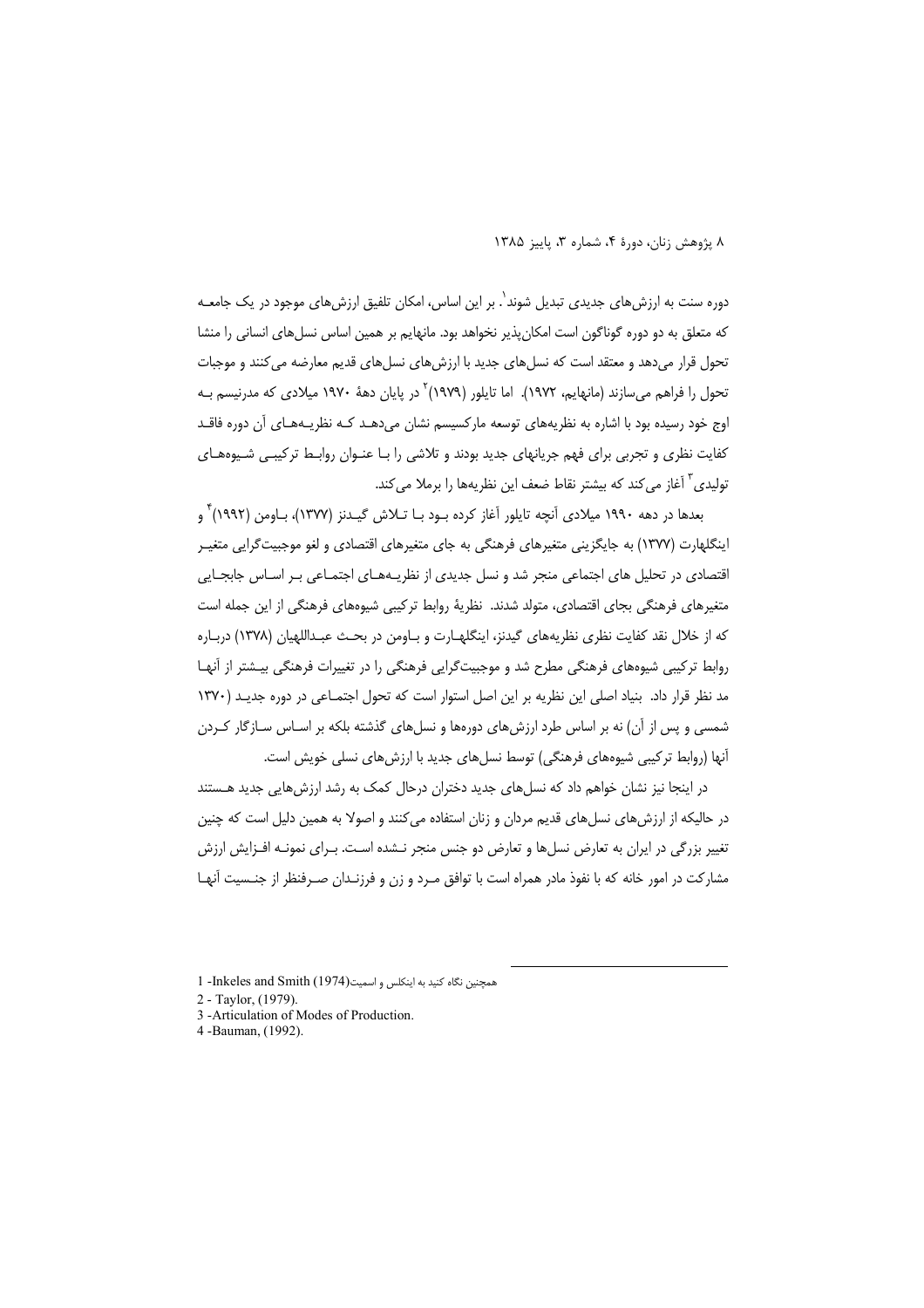### مطالعةَ تطبيقي عملكرد علمي دانشجويان دختر و يسر ٩

صورت می گیرد و تعارضی هم در میان اعضای خانوادهها در این خصوص مشاهده نمـی شـود (عبـداللهیان،  $(1717)$ 

به عنوان مثال، در همین خصوص در ارزیابی نتایج پیمایش در میان ۱۲۰۰ نفـر از مـردم تهـران، متغیـر ارزش کسب مقام اجتماعی و تحصیلات برای آزمون تعارض دو جنس مورد سنجش قـرار داده شـد. حاصـل این بود که، تولید ارزش در مورد تحصیلات و در مورد مقام اجتماعی با توافق جمعی مردان و زنان و از درون خانواده شروع شده است. به عبارت دیگر، همانطور که خواهیم دید تعارضـی بـین دو جـنس در مـورد ارزش دادن به ادامهٔ تحصیلات و ارزش دادن به کسب مقام اجتماعی دیده نمیشود. توضیح آنکه در میان مردان و زنان تهرانی، متغیر جنس تعیین کنندهٔ نگرش به اهمیت کسب مقام اجتماعی نیست اما تعیین کننـدهٔ نگــرش به اهمیت کسب تحصیلات تلقی شده است و بر سر آن توافق هم صورت گرفته است. بنابراین، تعارضـی در ارزش دادن به کسب مقام اجتماعی دیده نمی شود ضمن آنکه تفاوت (و نه تعارض) در بین زنان و مـردان در کسب تحصیلات دیده میشود. همانطور که خواهیم دید این تفاوت در تمایل بیشتر دختران نسل جدیـد بـه کسب مدارج علمی قابل مشاده می باشد.

بنابراین، توافق اجتماعی در خصوص فعالیتهای اجتماعی زنان نشان میدهد کـه طـرح نظـری روابـط ترکیبی شیوههای فرهنگی طرح مناسبی برای فهم دلایل حضور فعال زنان در سطح دانشگاهها میباشد و به همین دلیل در ابتدا و در سطح نظری طراحی منطق نظری این طرح انجام شد، سپس در سطح تجربی ابتـدا برای یافتن تفاوت عملکرد علمی در میان دانشجویان نسل هـای جدیـد آمارهـایی را از ۳۵ دانـشگاه کـشور جمعآوری کردیم و سپس برای یافتن زمینههایی اجتمـاعی- فرهنگـی کـه ایـن تفـاوت را سـبب مـیشـود پیمایشی را در شهر تهران انجام دادیم. آنچه در اینجا ارائه میشود نتایج مربوط به مرحلهٔ شناخت تفاوتهای علمی میان دختران و پسران است که سعی میشود تـا بـدان وسـیله نـشان داده شـود کـه عملکـرد علمـی دانشجویان دختر و پسر را می توان به مثابـه نــشانههــایی از تغییــرات اجتمــاعی- فرهنگــی در نظـر گرفــت. عملکرد علمی متفاوت دختران و پسران دانشجو نشانگر تغییرات در ایدهآلهای نسلهـای گونــاگون زنــان و مردان میباشد که به شکل عملکرد بهتر دختران دانشجو ظاهر شده است.

به هر جهت، برای بررسی مفهوم تفاوت ایدهآل هـای نـسلی– جنـسی از متغیـر تفـاوت عملكـرد علمـی استفاده شد. به عبارت دیگر، مفهوم تفاوت عملکرد علمی و متغیر معادل آن یعنی نمره اخذ شده دانـشجویان در دروس گوناگون نشان خواهند داد که هر چه تفاوت میان عملکرد علمی دانشجویان بیـشتر باشـد تفـاوت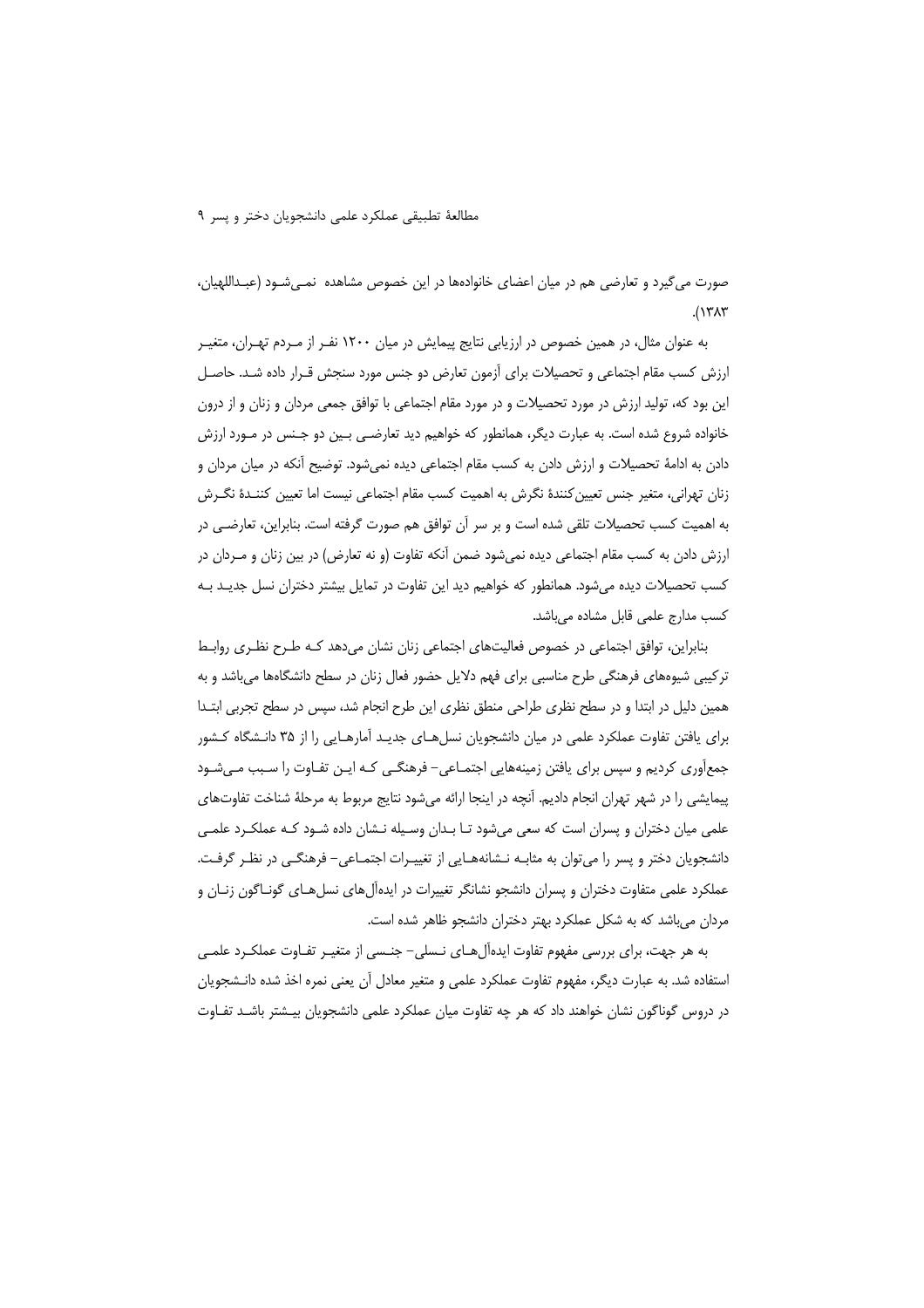میان ایدهآلهای زندگی دختران و پسران نسل جدید نیز بیشتر خواهد بود. ایـن نـشانهشناسـی تنهـا بخـش ناچیزی از این مطالعه را دربر می گیرد و آن عبارت از این است که نشان دهد تفاوت در عملکرد دانـشجویان می تواند نشانهای از تغییرات عمیق تر در جامعه ایران در آینده باشد. برای مطالعه نشانهشناسـی آمـاری تغییـر اجتماعی در ایران از متغیر عملکرد علمی دانشجویان و با شاخص نمرات کلاسی اسـتفاده کــردهایــم و آن را بهطور مقایسهای در میان دختران و پسران دانشجو به آزمون گذاشتهایـم. نـشانههـای دیگـری نیـز در ایـن مطالعه می توانست مورد مطالعه قرار گیرد اما در اینجا فقط از متغیر میزان تفاوت عملکرد علمی دانـشجویان استفاده شده است.

نشانهشناسی اَماری<sup>٬</sup> تغییرات اجتماعی-فرهنگی در میان نسلها و دو جنس

این مقاله نتایج دو پژوهش مرتبط، که در قالب یک طرح انجام شده را برای اثبات ادعاهای مقالـه بکـار می برد. برای نمونه، بحث درباره تغییرات اجتماعی را با توجه به نتایج پیمایش دوم انجام میدهـد کـه شـرح مفصل أن در نتايج طرح آمده است (نگاه كنيد به عبداللهيان، ١٣٨٣).در اين طرح آمار عملكرد علمي ١۶۵٣٩ نفر (یا نمره اخذ شده در سال تحصیلی ۸۱–۸۲) از دانشجویان بیش از ۳۵ دانشگاه از دانـشگاههـای سراسـر کشور جمع آوری و تحلیل شد تا مشخص شود که تفاوت عملکرد بر اساس کدام متغیر فـردی یـا اجتمـاعی قابل پیشگویی است. اما دربارهٔ تحلیل تغییرات اجتماعی که برای تبیین چرایی تفاوت در عملک رد دختـران و پسران دانشجو ضروری مینمود، یک پیمایش در میان شهروندان تهرانی انجام شد. در این مرحله،۱۲۰۰ نفر نمونه از ساکنان شهر تهران بهگونهای تصادفی انتخاب شد و با آنها از طریق بکارگیری یک پرسشنامه ک ۸۶ پرسش و ۱۶۷ متغیر داشت مصاحبه پیمایشی بهعمل آمد. هدف از این پیمایش آن بود که فرضیه مقابل مورد آزمون قرار گیرد: *ارزش های فرهنگی– اجتماعی در ایران بر اساس دو متغیر جنس و نسل در حال تغییر به سوی روابط ترکیبی شیوههای فرهنگی است*. در اینجا یک فرضیه فرعـی نیـز کـه از درون ایـن فرضـیه کلان و به عنوان موضوعی برای یک مطالعه موردی در نظر گرفته شده، مورد آزمون قرار گرفت که عبـارت

۱- این روش را دنی (Denny, 2004) در روانشناسی استفاده میکند. او تحلیل های آماری را به عنوان ابزاری برای شرح نشانههای رفتاری در میان کودکان بکار میبرد. همین روش را برای شرح نشانههای رفتاری جمعی میتوان بکار برد.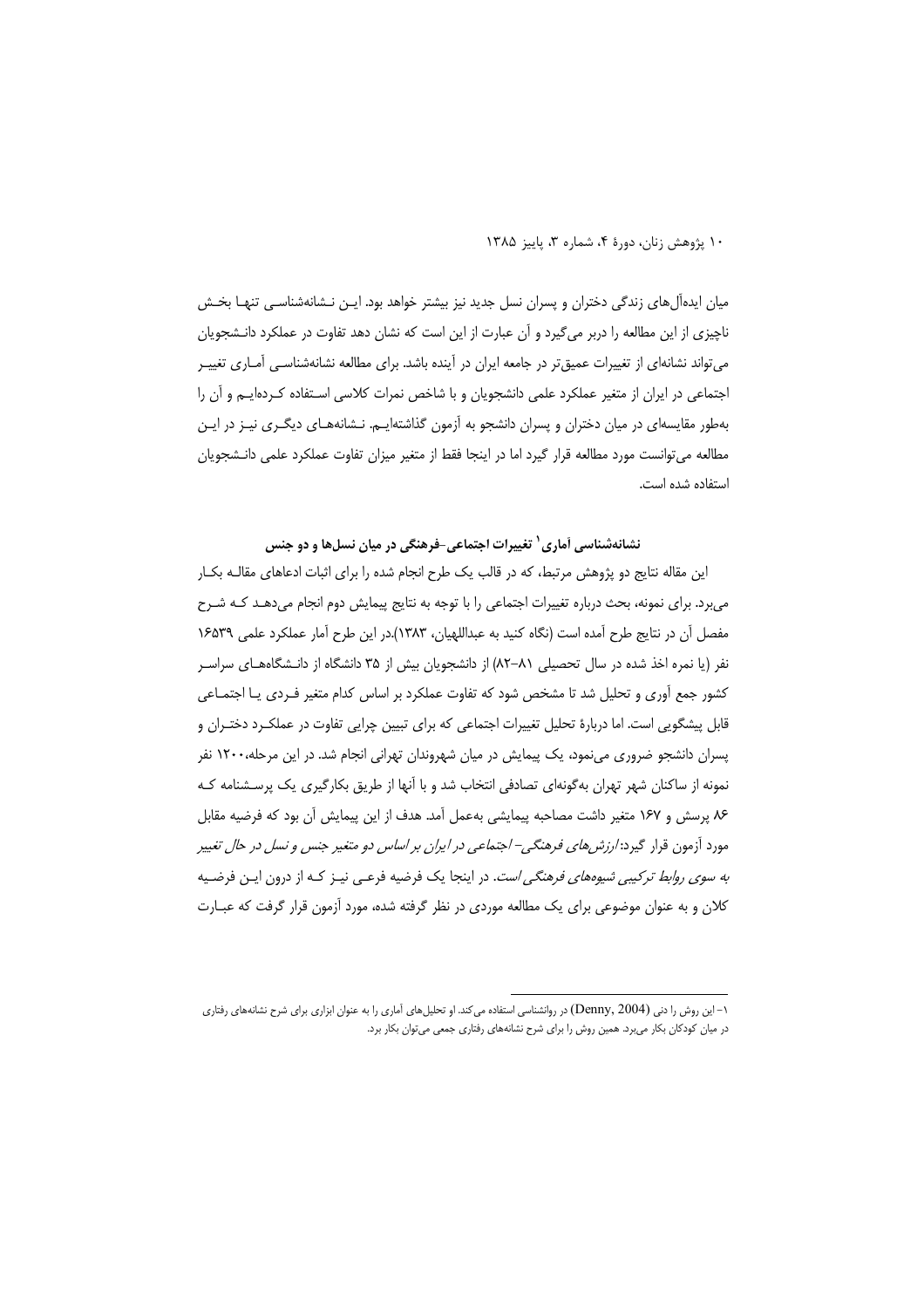### مطالعةَ تطبيقي عملكرد علمي دانشجويان دختر و يسر ١١

# است از: تفاوت در عملکرد علمی دختران و پسران دانشجو نشانهای از میپزان تغییبرات اجتماعی-فرهنگی معاصر در ایران به شمار می آید.

یکی از تغییراتی که در ایران معاصر رخ داده است همانا گرایش زنان ایران به آموزش عالی است. برای اینکه نشان دهیم این تغییرات چرا و چگونه رخ داده با انجام پیمایش و با بکارگیری پرسشنامه از نـسل هـای متفاوت مردم درباره ایدهآل های آنها پرسیدیم. چنین به نظر می آید که ریشه تغییرات در گرایش بـه آمـوزش عالی همانا در تغییر بینش های مردم نسبت به ارزش ها و ایدهآل های زندگی نهفته است. به همین دلیل ایـن مطالعه از یک روششناسی دو مرحلهای پیروی کرده است تا رابطه میان متغیر تغییرات فرهنگی در جامعه از یکسو و تفاوت عملکـرد علمـی دختـران و پـسران دانـشجو، از سـوی دیگـر را تبیـین کنـد. در مرحلـه اول نشانهشناسی آماری تغییرات فرهنگی-اجتماعی مد نظر بوده است و بـه همـین دلیـل نمراتـی کـه ۱۶۵۳۹ دانشجو در دروس مختلف در سال ۱۳۸۱ اخذ کرده بودند از ۳۵ دانشگاه سراسر کشور به طور نیمه تصادفی-نیمه سهمیهای<sup>\</sup> جمع اَوری شد. این تحلیل نشانهشناختی و اَماری برای پاسخ به این پرسش انجام شـد کـه آیا عملکرد علمی نسل جدید دانشجویان دختر بهتر از دانشجویان پسر در دانشگاهها است یا خیـر؟ بنـابراین، آنچه در زیر می آید صرفا تحلیل دادههای مرحله اول می باشد.

### عملکرد علمی نسلهای جدید دانشجویان ۳۵ دانشگاه کشور

بخش اصلی مباحث در اینجا صرفا به تحلیل نحوه عملکرد علمی متفاوت دختران و پـسران دانـشجو در دانشگاههای ایران می پردازد تا تغییرات اجتماعی در ایران را ابتدا با روش نشانه شناسی آماری ارزیابی کنـیم. به عبارت دیگر، این تحلیل روشن خواهد کرد که تفاوت عملکرد علمی میان دختران و پسران آیا بـه خـاطر تفاوت در متغیر جنس است؟ یا به عواملی نظیر نوع رشته، نوع دانشگاه و یا نوع درس نیز بستگی دارد؟ اگـر نتايج حاكي از آن باشد كه دختران به اين دليل متفاوت از پسران عمل مي كنند كه پيگير تغييرات عميق ترى در جامعه هستند در آن صورت ارائه نتايج پيمايش كه از مطالعه جامعه بدست آمده و نگرش مـردم را دربـاره جایگاه دختران و پسران نشان میدهد، ضروری خواهد بود که تحلیـل هـای زیـر نـشان مـیدهنـد تفـاوت

١ -منظور از نيمه تصادفي- نيمه سهميهاي آن است كه از همه دانشگاهها خواسته شد تا ٥٠ درصد از نمرات ارسالي مربوط به دختران و٥٠ درصد مربوط به پسران باشد. اما در موقع ارسال اطلاعات، چنین رویه سهمیهای به طور کامل رعایت نشد و نمرات ارسالی بیشتر جنبه نيمهتصادفي پيدا كرد. البته بايد گفته شود كه با روش split-half اعتبار سنجي شد و از اين جهت به تعميم پذير بودن نتايج ميتوان اعتماد .<br>ک د.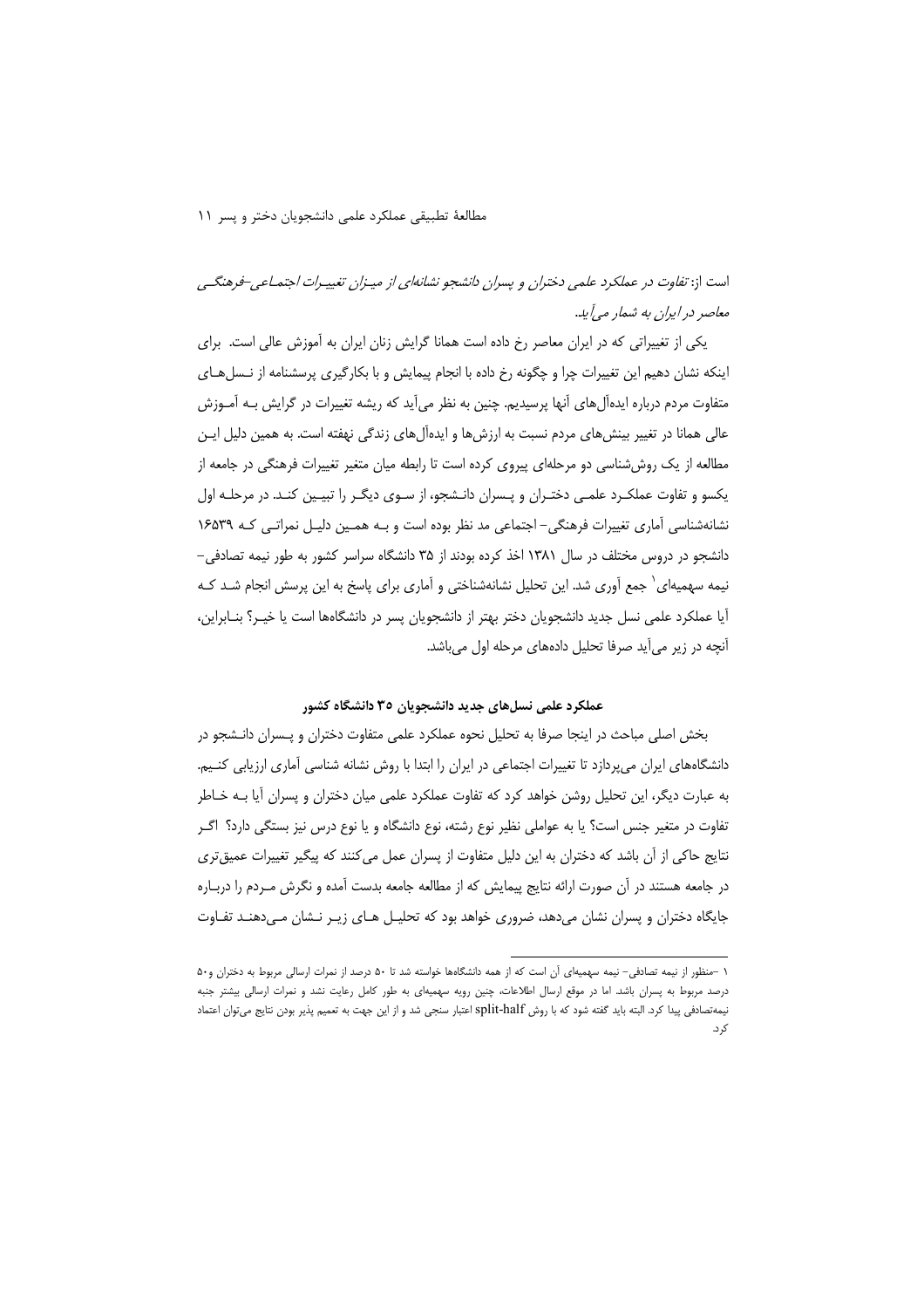عملکرد ریشه در تفاوت نگرش ها در جامعه ایران دارند. نتایج مفصل این مطالعـه در گـزارش جداگانـهای در معاونت پژوهشی دانشکده علوم اجتماعی دانشگاه تهران موجود است. اما همانطور که گفته شد در اینجـا بـا مطالعه مقایسهای عملکرد علمی دختران و پسران دانشجو صـرفا بـه نـشانههـای أمـاری تغییـر اجتمـاعی– فرهنگی در ایران معاصر اشاره خواهیم کرد. به همین منظور، تحلیل زیـر را ابتـدا بـا اشـاره بـه خـصوصیات جمعیت نمونه دانشجویان شروع کرده و سپس به نتایج تفاوت نمرات دانشجویان میپردازیم.

نکته اول اینکه توزیع جنسی دانشجویان نشان میدهد که ۵۳/۵ درصد نمرات مربوط به دانشجویان پسر و ۴۶/۵ درصد مربوط به دانشجویان دختر دانشگاه های مورد مطاله بوده است. از این نظر نسبت مناسبی از نمرات دختران و پسران برای انجام این مطالعه از طرف ۳۵ دانشگاه کشور به دانشکده علوم اجتماعی ارسـال شد. از أنجا كه از ميان ١۶۵۳٩ نمره ارسال شده تنها در متغير جنس، دختر بودن يا پسر بودن ٩ نفر از افـراد ذکر نشده بود می توان نتیجه گرفت که حتی اگر نمرههای ارسالی بهطور تصادفی هم جمع اَوری نشده باشند این تعداد نمره آنقدر زیاد است که واریانس مقادیر صفات مورد بررسی این نمونهها با واریانس مقادیر صفات جامعه آماری دانشجویان اختلاف بسیار پایینی دارد و لذا نمونه معتبری از جامعه آماری دانشجویان در دست بوده است. از این نظر تحلیلهایی که در اینجا ارائه میشود قابل اطمینان است و میزان خطـای آنهـا پـایین بوده و قابل تعمیم به کل کشور است.

نکته دیگر اینکه، این تعداد نمونه از ۳۵ دانشگاه در سراسر کشور، کـه شـامل ۹۷ دانـشکده، ۱۳۹ رشـته تحصیلی، ۵۶۲ درس بوده، جمع آوری شد و تنوع آنها در میان کلیه رشتههای آموزشی دانـشگاههــا مـشهود بوده و شامل رشتههای علوم اجتماعی و انسانی، مهندسی، پزشکی، ادبیات، کشاورزی، علوم دامـی، علـوم و علوم پایه می شده است. نمراتی که اساتید در ۳۵ دانشگاه به دانشجویان اختصاص دادهاند در مجموع نتیجـه ارزیابی علمی ۴۳۸ نفر از اساتید دروس فوق در این ۳۵ دانشگاه میباشد.

در خصوص توزیع سنی دانشجویان نیز باید اشاره شود که این توزیع نشان میدهد که میانگین سنی آنها ۲۲/۰۵، میانه سنی آنها ۲۲ سال و نمای سنی آنها ۲۱ است که این به این معناست که سـن بیـست و یـک سالگی تمرکز بیشتری را از سایر سنین ایجاد کرده است. کمترین سن دانـشجویان ۱۸ و بیـشترین آنهـا ۵۲ سال بوده است اما ۹۳/۷ درصد از دانشجویان سنشان کمتر از ۲۵ سال است که انحراف معیار (۲/۵) نیز ایـن نتیجه را تایید می کند. چولگی مثبت نیز (نمودار شماره ۱) بیانگر آن است که توزیع سنی برای جامعه آمـاری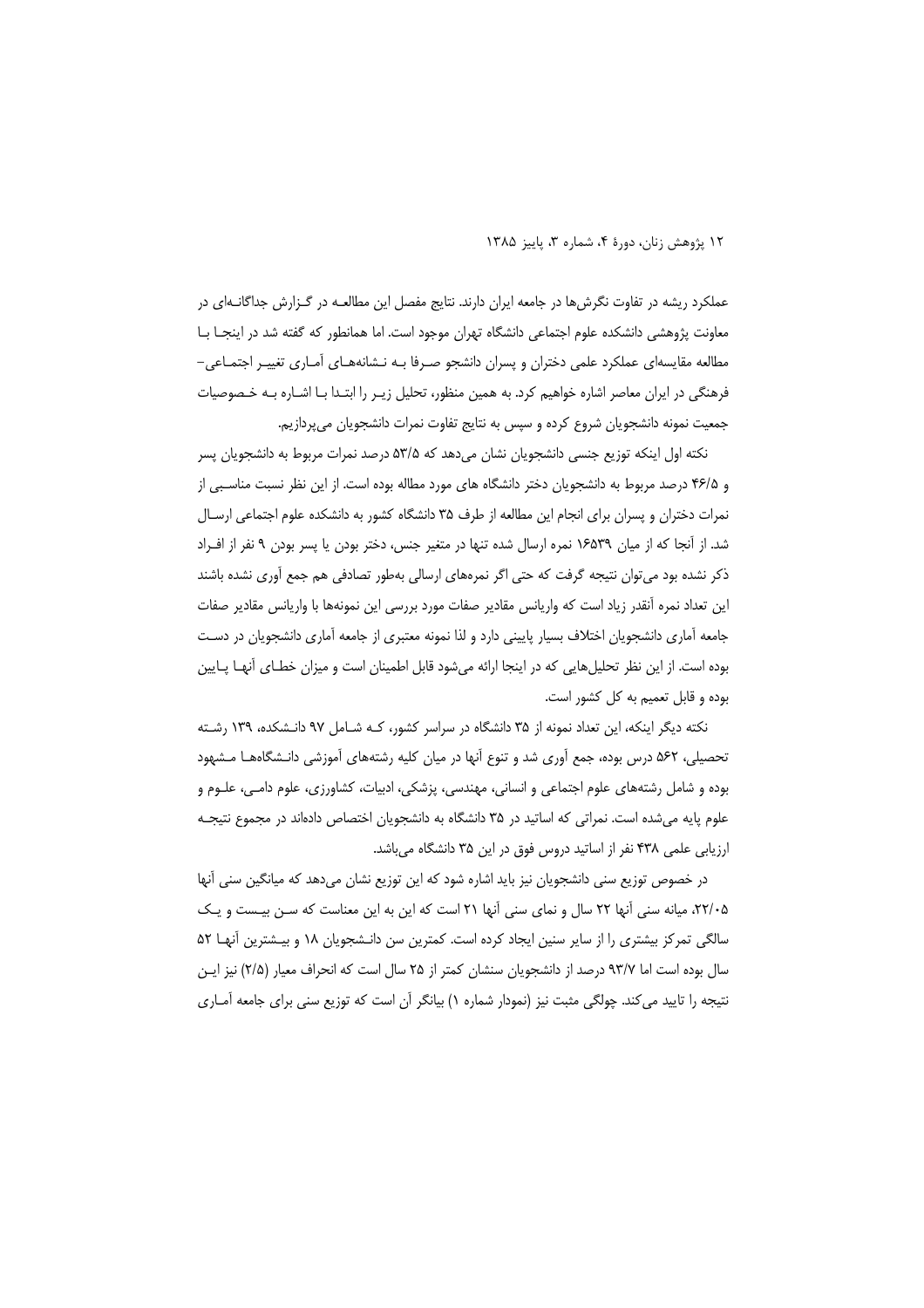دانشجویان کشور منطقی و نرمال است و نتیجه نمونهگیری را تایید می کند. این در حالیست که توزیع سنی دانشجویان به لحاظ آماری با منحنی توزیع نرمال تطابق ندارد (چرا که ضریب تغییر پذیری سن دانشجویان ۱۱/۶۸ درصد است در حالیکه این ضریب برای جامعه حدود ۴۵ درصد است) و این به دلیـل آن اسـت کـه دانشجويان نمونهاي سني از جامعه نيستند و اكثرا جوان مي باشند.



نمودار سنى دانشجويان

نمودار شماره ۱. نمودار سنی نمونه ۱٦٥۳۹ نفری دانشجویان ۳۵ دانشگاه کشور

نکته دیگر آنکه، از آنجا که نمرات دانشجویان مستقیما از دانـشگاههـا ارسـال شـد امکـان مـصاحبه بـا دانشجویان و نتیجتا دستیابی به وضعیت تاهل و یا موقعیت شغلی همه دانشجویان فراهم نشد. با این وجـود وضعیت تاهل ۵۷ درصد از دانشجویان و موقعیت شغلی ۴۲/۱ درصد از آنها را در دست داریم که با توجه بـه تعداد نمونه بالايي كه در اختيار داريم هنوز درصد قابل اطميناني براي قـضاوت دربـاره شـغل و يـا وضـعيت تاهل دانشجویان به شمار می آید. بر اساس پاسخ های موجود، ۹۲/۶ درصد دانشجویان مجـرد و ۷/۴ درصـد أنها متاهل می باشند. همینطور ۹۲/۸ درصد از دانشجویان شاغل نبوده و تنها ۷/۲ درصد أنها شاغل بودهاند. دانستن این اطلاعات از آن جهت مهم است که بدانیم آیا متغیرهای شاغل بـودن و تاهـل در گـرفتن نمـره پایین و یا بالا موثر است یا خیر؟ اگر موثر نباشد در آن صورت متغیر جنس پیشگوی اندازه نمره دانـشجویان است که در این باره در سطور پایین صحبت خواهم کرد.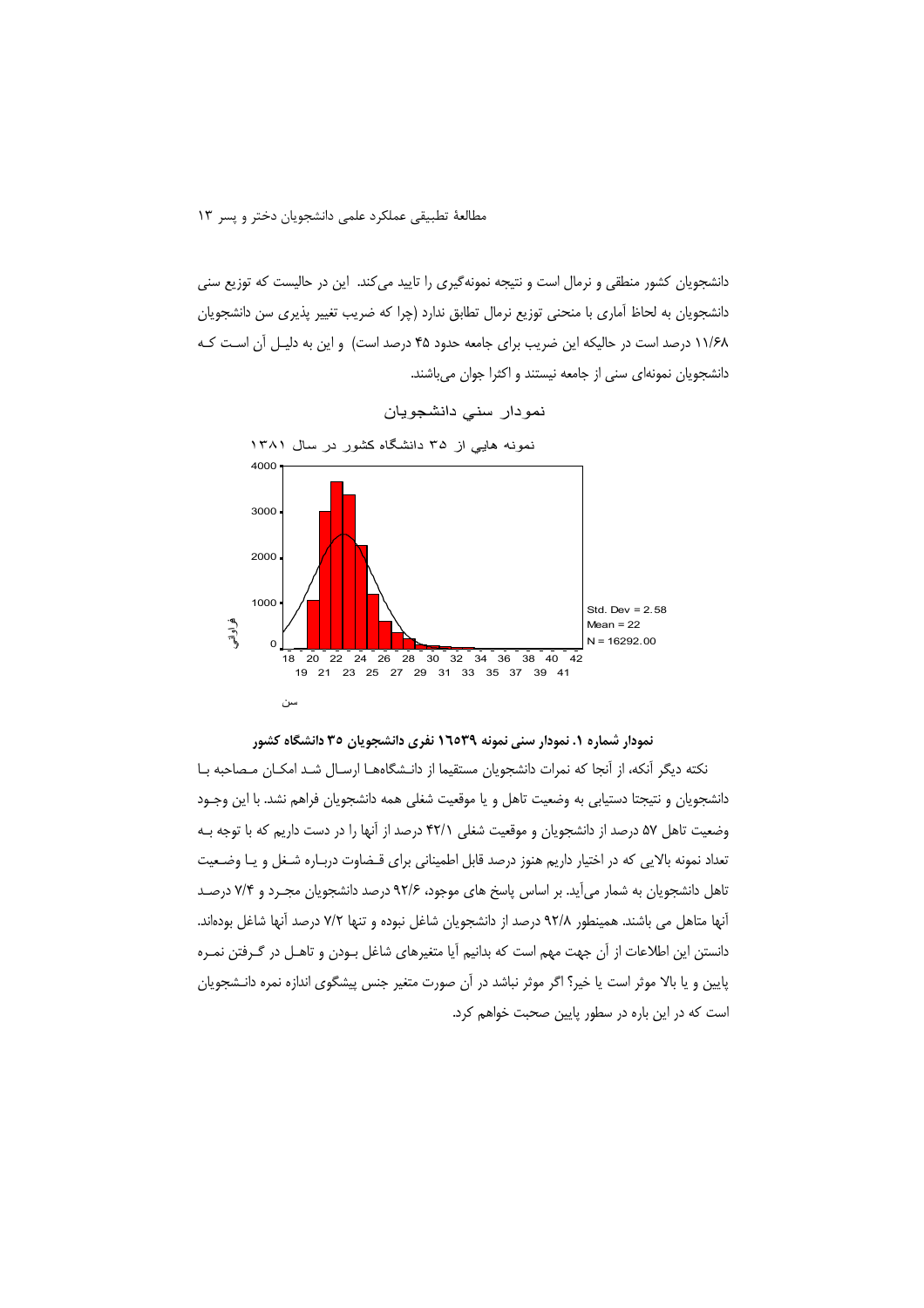متغیر ورود به دانشگاه نیز مورد بررسی قرار گرفت که بر این اساس، ۹۱ درصد دانشجویان مورد بررسـی بین سال های ۱۳۷۵ تا ۱۳۷۹ وارد دانشگاه شده بودند. نمرات دانشجویان قبل از ورودی سال ۷۹ بـه ایـن دلیل مورد توجه قرار گرفت که زندگی دانشجویی را حداقل یک سال تجربه کرده باشند. دلیل دیگر آن بـود که جمع آوری نمرههای دانشجویان زمان زیادی را به خود اختصاص داد و از این جهت ورودی های سال ۷۹ و قبل مورد توجه قرار گرفتند. به این ترتیب زمینه برای تحلیل یافتههای آماری عملکرد علمی دانـشجویان که در بحث زیر ارائه میشود، فراهم است. بر اساس این تحلیل میتوانیم ادعای خـود را مبنـی بـر اهمیـت متغیر جنس در تحولات آتی علمی در کشور نشان دهیم. همچنین توجه به دو نکته لازم است.

نکته اول این است که نمرات دانشجویان کشور در سال ۱۳۸۱ بین صفر تا ۲۰ نوسان داشته است، ذک این نکته از این جهت اهمیت دارد که نمره صفر و یا بیست عملا مورد استفاده قرار گرفته است و حـضور آن در نظام ارزشگذاری نمرهای آموزش عالی جنبه صوری و غیر واقعی نداشته است`. این مسئله بهویژه از ایـن نظر اهمیت دارد که می توان مدعی شد که متغیر نمره با ملاحظات روش شناختی، متغیری بسیار قدرتمند (و پیشگویی کننده) برای سنجش عملکرد دانشجویان به لحاظ علمی به حساب میآیـد و حتـی مـی¤وانـد بـه شرحی که خواهد آمد برای سنجش عملکرد علمی دانشگاههای کشور و رتبـهبنـدی آنـان از جهـت رعایـت استانداردهای تولید علم بکار رود. مقایسه این متغیر (نمره) با مثلا متغیر حضور در کلاس بهتر منظور ما را از اهميت اين متغير براي سنجش عملكرد علمي دانشجويان منعكس مي كند.

با ذکر این توضیح، توزیع نمرات راند شده (گرد شـده) دانـشجویان نـشان مـی دهـد کـه نمـرات ۵۵/۷ درصـد دانشجویان پایین تر از ۱۴/۵ قرار دارد که از این مقدار ۱۱ درصد در مرز عـدم کـسب نمـره لازم قـرار دارنـد. ایـن نمرات خود به خود فاقد معنا می باشند مگر آنکه با نمرات سال های قبل و یا نمرات دانشجویان همان دوره در سـایر كشورها مقايسه شود. بنابراين، نمرات راند شده تنها جهت أگاهي از نحوه پراكندگي نمرات آورده شده است.

اما نکته دوم این است که آمار دیگری که بهتر میتواند به قضاوت در مورد عملکرد علمـی دانـشجویان کشور کمک کند مربوط به مختصات آماری توزیع نمرات واقعی (و نه راند یا گرد شده) میشود که در جدول

<sup>&#</sup>x27; – این متغیر را برای مقایسه عملکرد دانشگاههای مختلف نیز میتوان به کار برد. مثلا نظام ارزیابی دانشجویان دانشگاه تهران کاملا منطبق با منحنی نرمال است که چولگی آن از نمره بیست شروع و به سمت صفر تمایل پیدا می کند. این امر بیانگر واقعیتر بودن نظام ارزیابی دانشگاه تهران نسبت به سایر دانشگاههای کشور است.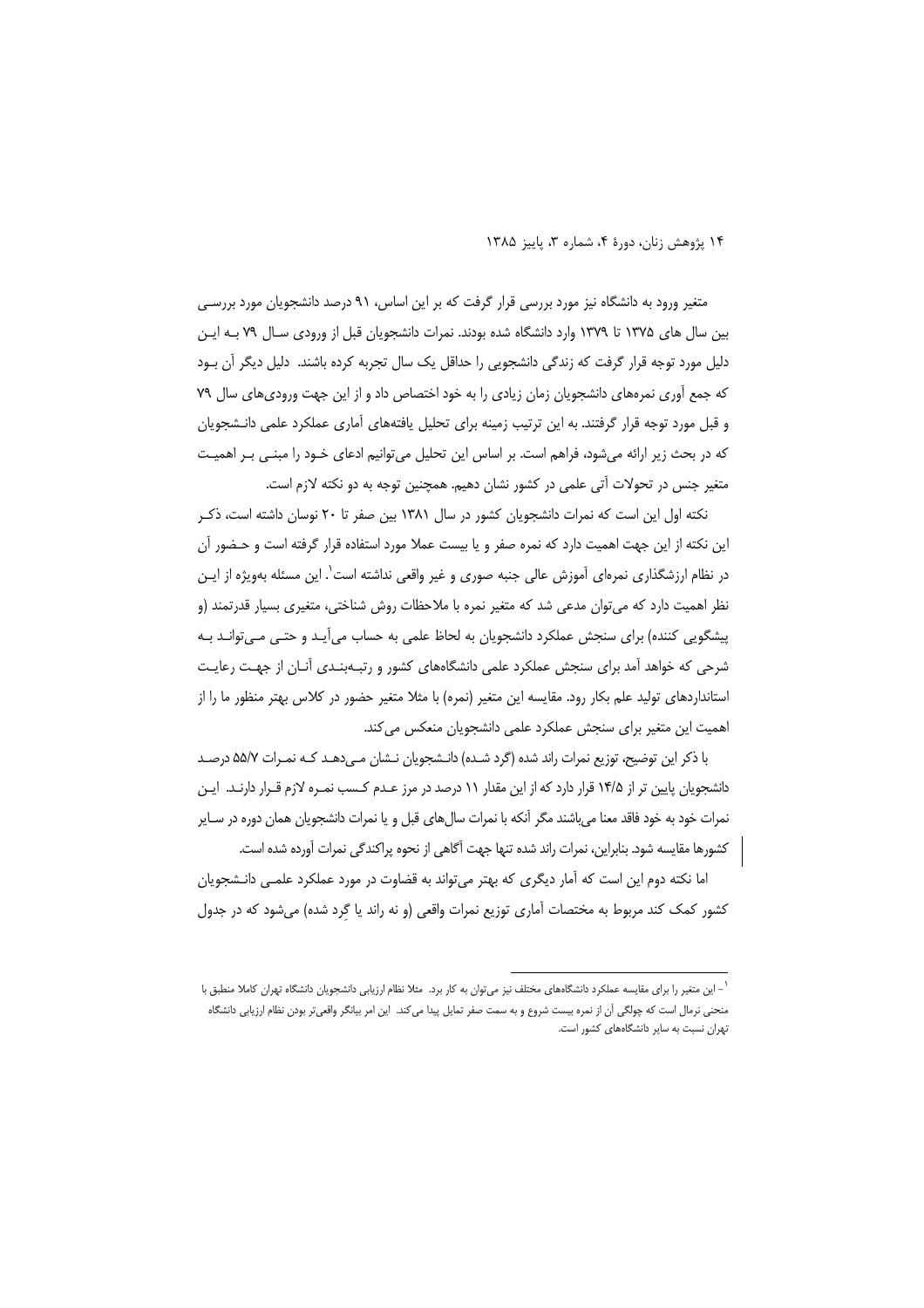شماره ۱ آورده شده است. ارقام جدول شماره۱ نشان می دهند که میـانگین نمـرات دانـشجویان حـدود ۱۴ و انحراف معیار آن ۳/۲ میباشد که بیانگر عملکرد نسبتا یکسان ۶۵ درصد از دانشجویانی است کـه نمـره آنهـا بین ۱۰/۸ و ۱۷/۲ بوده است. در میان ۳۵ درصد بقیـه، ۲۰ درصـد نمـرات دانـشجویان بـالاتر از ۱۷/۲ و ۱۵ درصد نمرات پایین تر از ۱۰/۸ بوده است. در مجموع ۸۵ درصد دانشجویان عملکرد قابل قبولی داشتهاند.

| 16327    | تعداد کل و معتبر دانشجویان |
|----------|----------------------------|
| 212      | نمرات نامشخص               |
| 14.0822  | ميانگين نمرات دانشجويان    |
| 14.2500  | ميانه                      |
| 10.00    | نما                        |
| 3.23883  | انحراف معيار               |
| 10.49005 | واريانس                    |
| $-542$   | چولگي                      |
| .019     | اشتباه معيار چول <i>گى</i> |
| 20.00    | دامنه تغييرات              |
| .00      | حداقل نمره                 |
| 20.00    | حد اکثر نمره               |

جدول شماره ۰. مختصات أماري توزيع نمرات دانشجويان كشور در سال ۱۳۸۱

با این توضیح به جدول مقایسهای شماره ۲ نگاه می کنیم که میانگین نمـره دانـشجویان را بـه تفکیـک رشته و دانشگاه محل تحصیل آنها نشان میدهد. قضاوت دراینباره بر اساس میانگین کل که ۱۴ است امکان پذیر است. چنانچه میانگین نمرات دانشجویان هر رشته از میانگین کل بالاتر باشد دو تفـسیر خواهـد داشت: ١– استاد و رشته مربوطه صرفنظر از عملكرد دانشجو از نمرات بالا استفاده مى كننـد و ارزيـابىهـاى علمی دانشجویان ضرورتا در نتیجه عملکرد خوب دانشجو انجام نمیشود و نمرات ضرورتا واقعی نیستند؛ ۲– استاد و رشته مربوطه از استانداردهای بالای آموزشی برای انتقـال دانـش برخوردارنـد و نتیجـه کـاربرد ایـن استانداردها همانا عملکرد خوب دانشجویان میباشد و نمرات دانشجویان، واقعی هـستند. امـا بـرای قـضاوت بهتر بايد از انحراف معيار و دامنه تغييرات استفاده كرد. به نظر من، هرچه انحراف معيار بالاتر باشد اسـتاندارد تخصیص نمره صحیح تر است. بهعنوان مثال در رشته ادبیات فارسی دانشگاه اصفهان از صفر تــا ٢٠ بـرای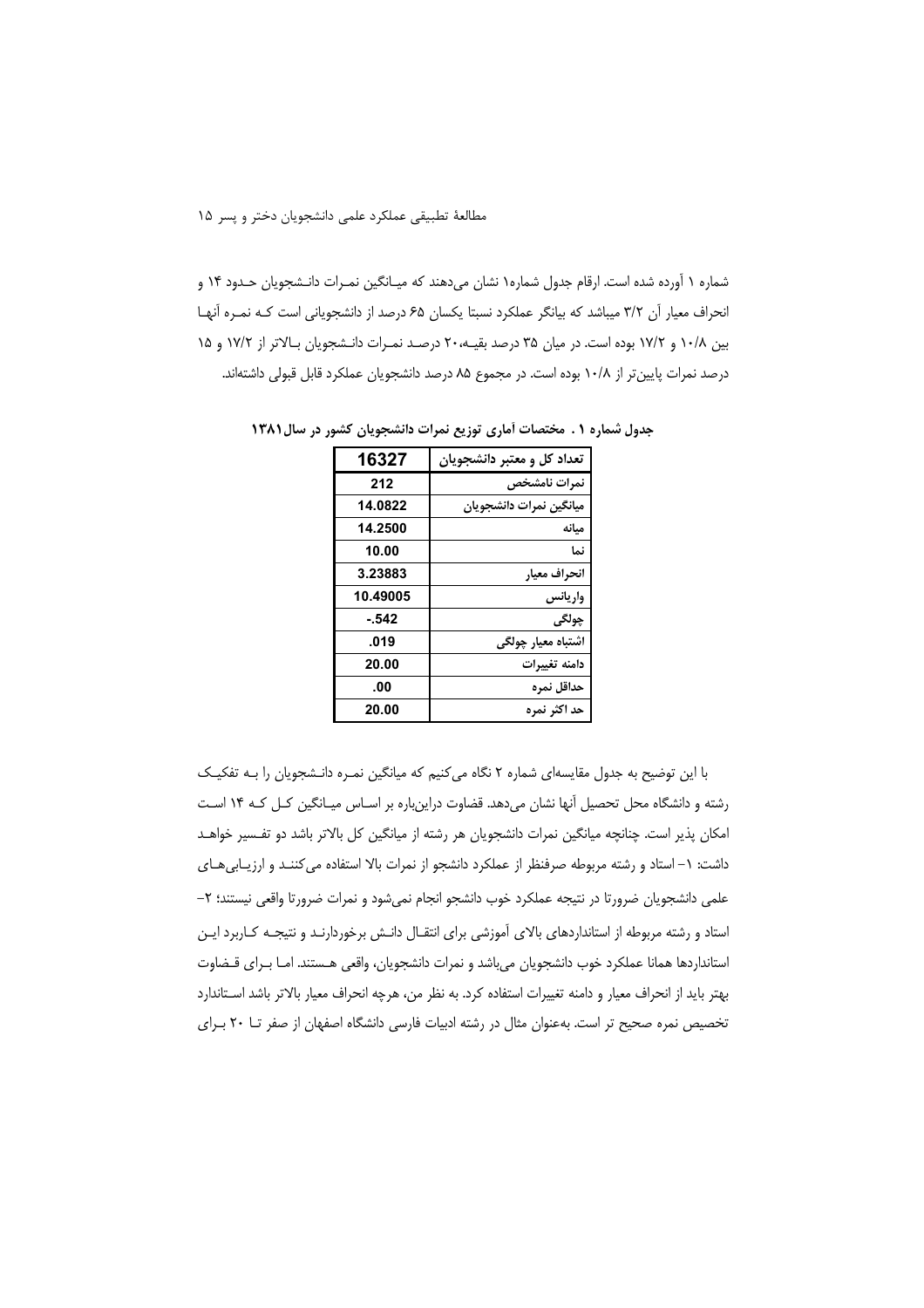نمره دادن استفاده شده است و به همین دلیل میانگین نمره دانشجویان ۱۳/۷۵ میباشـد و انحـراف معیـار از میانگین نیز ۴/۵ است که نشان دهنده عدم تجمع نمرات در اندازه های بالا یا پایین است اما در مقابل رشته مهندسی مکانیک دانشگاه کاشان از نمرات خیلی بالا (۱۴ تــا ۲۰) استفاده کرده است و بـه همـین دلیـل میانگین نمرات ۱۷/۱۶ و انحراف معیار ۱/۲ است که بیان کننده عدم پراکندگی لازم در میان نمرات میباشد.

| در<br>صد | جولگي    | ميانه | واريانس | حداكثر | دامنه | حداقل | انحراف<br>معيار | تعداد          | ميانگين | , شته                      |
|----------|----------|-------|---------|--------|-------|-------|-----------------|----------------|---------|----------------------------|
| .3%      | $-.906$  | 17.50 | 4.974   | 20.00  | 10.00 | 10.00 | 2.23021         | 30             | 16.4833 | ادبیات فارسی شهر کرد       |
| .2%      | .048     | 14.25 | 6.327   | 19.50  | 10.50 | 9.00  | 2.51529         | 23             | 13.6652 | آموزش زیست شناسی شهر کرد   |
| .2%      | $-.184$  | 14.30 | 4.615   | 17.80  | 7.80  | 10.00 | 2.14831         | 23             | 13.9365 | زیست شناسی عمومی شهر کرد   |
| .2%      | .293     | 15.30 | 4.274   | 20.00  | 8.00  | 12.00 | 2.06727         | 19             | 15.5658 | مهندسی کشاورزی شهر کرد     |
| .2%      | .078     | 14.05 | 2.784   | 16.90  | 5.20  | 11.70 | 1.66847         | 18             | 14.0556 | مهندسی تولید گیاهی شهر کرد |
| .3%      | $-.260$  | 14.60 | 5.118   | 17.30  | 7.30  | 10.00 | 2.26225         | 28             | 13.9000 | مهندسی تولید دامی شهر کرد  |
| .5%      | $-.149$  | 12.75 | 3.364   | 16.00  | 6.00  | 10.00 | 1.83412         | 44             | 12.5966 | کاردانی دامپزشکی شهر کرد   |
| .3%      | .019     | 15.50 | 2.323   | 18.00  | 5.50  | 12.50 | 1.52418         | 31             | 15.3387 | دکترای دامپزشکی شهر کرد    |
| .4%      | .236     | 14.25 | 7.924   | 20.00  | 10.25 | 9.75  | 2.81496         | 34             | 14.2647 | برق تهران                  |
| .3%      | .249     | 12.00 | 4.906   | 17.00  | 7.50  | 9.50  | 2.21501         | 25             | 12.6000 | عمران تهران                |
| .4%      | .286     | 13.00 | 4.769   | 17.50  | 7.50  | 10.00 | 2.18390         | 35             | 13.1071 | شیمی تهران                 |
| .1%      | $-1.279$ | 13.25 | 8.335   | 14.25  | 7.25  | 7.00  | 2.88711         | 6              | 11.9583 | كامپيوتر تهران             |
| .3%      | $-.296$  | 16.50 | 3.525   | 19.50  | 7.50  | 12.00 | 1.87743         | 31             | 16.4839 | كتابدارى اصفهان            |
| .3%      | $-1.135$ | 15.50 | 53.589  | 19.00  | 19.00 | .00   | 7.32047         | 29             | 12.5000 | مترجمي زبان ألماني اصفهان  |
| .4%      | $-1.671$ | 15.50 | 14.557  | 20.00  | 20.00 | .00.  | 3.81540         | 38             | 15.2632 | مترجمي زبان فرانسه اصفهان  |
| .1%      | $-.890$  | 15.75 | 2.015   | 17.25  | 4.25  | 13.00 | 1.41947         | $\overline{7}$ | 15.5714 | زبان عربى اصفهان           |
| .4%      | $-.393$  | 13.25 | 15.208  | 20.00  | 20.00 | .00   | 3.89978         | 42             | 12.4952 | فيزيك اصفهان               |
| .4%      | .183     | 15.00 | 5.381   | 20.00  | 10.00 | 10.00 | 2.31968         | 39             | 14.9744 | رياضي كاربردى اصفهان       |
| .1%      | $-1.677$ | 13.60 | 24.004  | 16.30  | 16.30 | .00   | 4.89941         | 11             | 12.0273 | شیمی کاربردی اصفهان        |
| .3%      | $-.840$  | 16.50 | 7.276   | 19.50  | 9.50  | 10.00 | 2.69747         | 29             | 16.0690 | تاريخ اصفهان               |
| .4%      | $-2.439$ | 15.00 | 10.994  | 19.00  | 19.00 | .00   | 3.31578         | 37             | 14.7297 | جغرافي اصفهان              |
| .3%      | $-1.907$ | 14.50 | 20.306  | 18.50  | 18.50 | .00.  | 4.50622         | 30             | 13.7500 | ادبيات فارسى اصفهان        |
| .3%      | $-2.002$ | 14.00 | 11.421  | 19.50  | 19.50 | .00.  | 3.37951         | 32             | 13.5469 | فلسفه اصفهان               |
| .9%      | $-1.191$ | 14.00 | 16.297  | 19.50  | 19.50 | .00   | 4.03699         | 85             | 13.4824 | اقتصاد نظرى اصفهان         |
| .3%      | $-2.337$ | 13.50 | 12.180  | 18.50  | 18.50 | .00   | 3.49004         | 26             | 13.5962 | مدیریت بازرگانی اصفهان     |

جدول شماره ۲. مقایسه میانگین نمرات دانشجویان به تفکیک رشته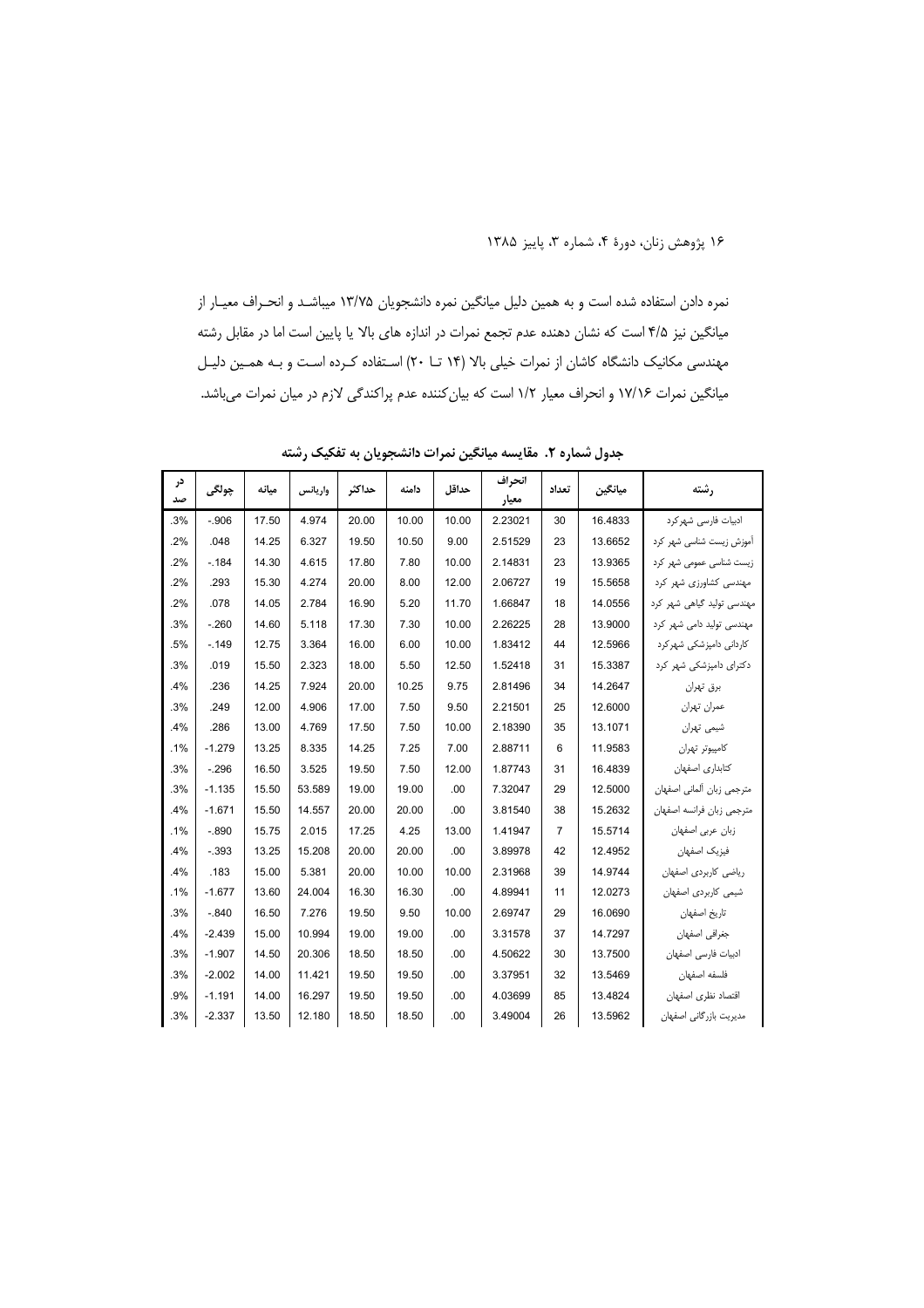| .9%      | $-.948$  | 12.00 | 15.699 | 20.00 | 20.00 | .00   | 3.96215 | 81  | 11.8768 | حسابداري اصفهان             |
|----------|----------|-------|--------|-------|-------|-------|---------|-----|---------|-----------------------------|
| .6%      | .018     | 13.75 | 5.833  | 18.50 | 9.50  | 9.00  | 2.41525 | 56  | 13.9464 | مهندسى كامپيوتر اصفهان      |
| .3%      | $-.697$  | 15.00 | 4.407  | 17.50 | 7.50  | 10.00 | 2.09921 | 25  | 14.8600 | نقشه بردارى اصفهان          |
| .4%      | 1.438    | 10.50 | 4.812  | 18.50 | 9.00  | 9.50  | 2.19354 | 34  | 11.3559 | مهندسی شیمی اصفهان          |
| .4%      | $-3.311$ | 16.25 | 9.822  | 18.50 | 18.50 | .00   | 3.13399 | 38  | 15.1645 | دبیری تربیت بدنی اصفهان     |
| .2%      | $-.045$  | 17.00 | 2.856  | 19.50 | 5.50  | 14.00 | 1.68983 | 22  | 16.6136 | طراحي صنعتي هنر             |
| .1%      | $-.749$  | 17.00 | 2.451  | 19.00 | 5.00  | 14.00 | 1.56561 | 11  | 16.9318 | نقاشى هنر                   |
| .2%      | .024     | 17.83 | 2.364  | 20.00 | 5.33  | 14.67 | 1.53737 | 19  | 17.5921 | طراحی پارچه ها، هنر         |
| .4%      | $-.968$  | 16.00 | 2.995  | 19.00 | 9.00  | 10.00 | 1.73071 | 41  | 15.8049 | گرافیک هنر                  |
| .3%      | $-1.480$ | 15.75 | 6.500  | 17.75 | 9.75  | 8.00  | 2.54952 | 33  | 15.0103 | عکاسی هنر                   |
| .4%      | $-1.361$ | 18.00 | 2.790  | 20.00 | 8.00  | 12.00 | 1.67046 | 35  | 17.7500 | صنایع دستی هنر              |
| .4%      | $-.372$  | 15.00 | 12.338 | 20.00 | 12.00 | 8.00  | 3.51261 | 39  | 14.7051 | حسابدارى رفسنجان            |
| .3%      | $-.742$  | 17.00 | 7.684  | 20.00 | 10.00 | 10.00 | 2.77209 | 27  | 16.1296 | مديريت صنعتي رفسنجان        |
| .4%      | $-.517$  | 17.37 | 5.661  | 19.75 | 7.75  | 12.00 | 2.37927 | 34  | 16.7574 | زبان انگلیسی رفسنجان        |
| .3%      | .000     | 14.44 | 6.343  | 19.40 | 10.90 | 8.50  | 2.51851 | 32  | 14.5678 | رياضى رفسنجان               |
| .3%      | .635     | 10.92 | 4.505  | 16.00 | 6.50  | 9.50  | 2.12243 | 28  | 11.8768 | فيزيك رفسنجان               |
| .2%      | $-1.264$ | 17.25 | 5.858  | 19.25 | 9.25  | 10.00 | 2.42037 | 19  | 16.3026 | كامپيوتر رفسنجان            |
| .3%      | 2.197    | 12.40 | 3.947  | 19.40 | 8.90  | 10.50 | 1.98676 | 27  | 12.7981 | باغباني رفسنجان             |
| .4%      | $-.332$  | 15.80 | 7.973  | 20.00 | 10.50 | 9.50  | 2.82358 | 34  | 15.2118 | گیاه پزشکی رفسنجان          |
| .3%      | $-1.930$ | 14.10 | 4.083  | 16.20 | 9.90  | 6.30  | 2.02054 | 27  | 13.6444 | خاک شناسی رفسنجان           |
| .6%      | .140     | 13.00 | 3.700  | 17.00 | 8.50  | 8.50  | 1.92355 | 60  | 13.1125 | ریاضی کاربردی کردستان       |
| .6%      | $-.439$  | 13.75 | 3.615  | 16.75 | 6.75  | 10.00 | 1.90121 | 56  | 13.4509 | زبان انگلیسی شبانه کردستان  |
| .5%      | $-.236$  | 14.50 | 5.685  | 19.50 | 11.00 | 8.50  | 2.38433 | 52  | 14.6298 | زبان و ادبیات فارسی کردستان |
| .4%      | $-.270$  | 15.00 | 7.409  | 20.00 | 11.50 | 8.50  | 2.72200 | 42  | 14.6250 | فيزيک کردستان               |
| .5%      | $-155$   | 15.50 | 3.626  | 18.50 | 7.50  | 11.00 | 1.90411 | 49  | 15.2755 | دبیری ریاضی کردستان         |
| .6%      | .065     | 14.62 | 6.588  | 20.00 | 10.00 | 10.00 | 2.56661 | 60  | 14.4250 | ادبیات فارسی شبانه کردستان  |
| .4%      | $-0.669$ | 17.50 | 4.517  | 20.00 | 8.00  | 12.00 | 2.12536 | 34  | 17.0735 | زبان و ادبیات عرب کردستان   |
| .4%      | $-.983$  | 16.00 | 6.817  | 19.00 | 11.00 | 8.00  | 2.61099 | 34  | 15.4706 | زبان انگلیسی کردستان        |
| .5%      | .685     | 11.50 | 3.375  | 16.25 | 7.25  | 9.00  | 1.83716 | 43  | 11.9640 | شیمی محض کردستان            |
| .9%      | $-.410$  | 14.00 | 7.208  | 19.40 | 13.40 | 6.00  | 2.68469 | 89  | 13.7921 | مهندسی عمران شریف           |
| .8%      | $-1.744$ | 13.20 | 12.652 | 19.50 | 19.50 | .00   | 3.55692 | 73  | 12.9493 | مهندسی هوا و فضای شریف      |
| 1.0<br>% | $-1.345$ | 14.00 | 19.843 | 20.00 | 20.00 | .00   | 4.45459 | 94  | 13.1447 | مهندسی کامپیوتر شریف        |
| 1.1<br>% | $-.584$  | 14.00 | 11.725 | 19.50 | 19.50 | .00   | 3.42418 | 106 | 13.9972 | مهندسی مکانیک شریف          |
| 1.4<br>% | $-1.234$ | 12.50 | 16.404 | 18.00 | 18.00 | .00   | 4.05019 | 130 | 12.2423 | مهندسی مواد شریف            |
| .8%      | $-1.246$ | 12.65 | 10.160 | 19.00 | 19.00 | .00   | 3.18755 | 74  | 12.4243 | مهندسی شیمی شریف            |
| 1.5<br>% | $-1.398$ | 14.50 | 16.448 | 20.00 | 20.00 | .00   | 4.05565 | 143 | 13.9629 | مهندسی برق شریف             |
|          |          |       |        |       |       |       |         |     |         |                             |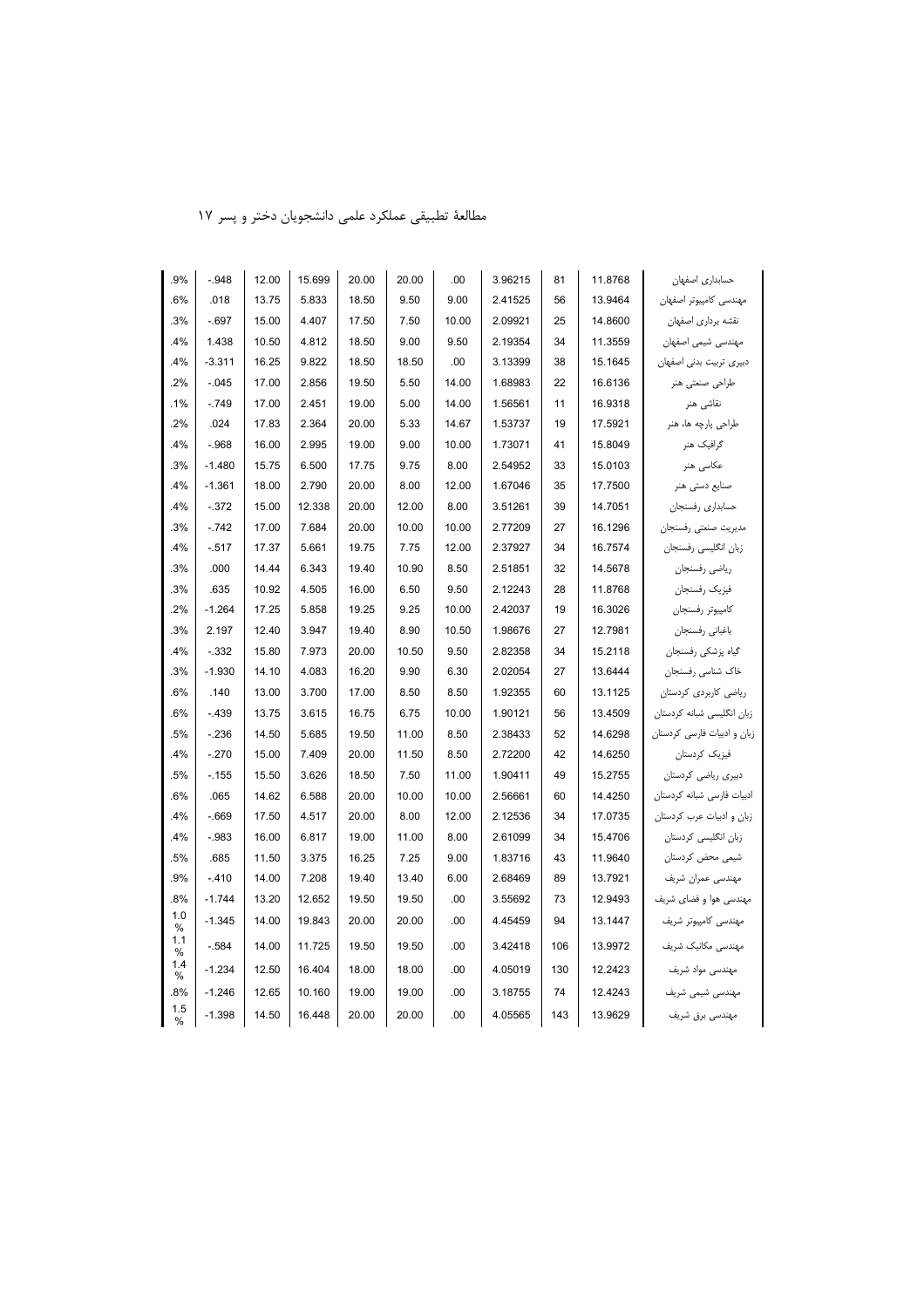| 2.1<br>$\%$ | $-1.091$ | 14.80 | 20.637 | 20.00 | 20.00 | .00   | 4.54280 | 200 | 14.0245 | رياضى شريف                     |
|-------------|----------|-------|--------|-------|-------|-------|---------|-----|---------|--------------------------------|
| 1.0<br>%    | $-.872$  | 13.20 | 12.181 | 20.00 | 20.00 | .00   | 3.49010 | 99  | 13.2980 | شیمی شریف                      |
| 1.0<br>%    | $-1.533$ | 14.05 | 16.413 | 20.00 | 20.00 | .00   | 4.05124 | 94  | 13.7223 | مهندسی صنایع شریف              |
| 1.6<br>%    | $-.007$  | 14.00 | 5.440  | 20.00 | 13.00 | 7.00  | 2.33243 | 156 | 13.7974 | مهندسی صنایع امیر کبیر         |
| 1.1         | $-.016$  | 12.25 | 11.985 | 19.50 | 14.50 | 5.00  | 3.46195 | 104 | 12.1058 | فیزیک امیر کبیر                |
| %<br>1.9    | .370     | 13.00 | 10.590 | 20.00 | 13.00 | 7.00  | 3.25417 | 179 | 13.1498 | مهندسی شیمی امیر کبیر          |
| %<br>1.3    | $-.618$  | 15.00 | 13.130 | 20.00 | 17.00 | 3.00  | 3.62354 | 127 | 14.3357 | مهندسی کامپیوتر امیر کبیر      |
| %<br>1.4    | .138     | 13.10 | 7.570  | 19.50 | 11.50 | 8.00  | 2.75136 | 134 | 13.3235 | مهندسی پلیمر امیر کبیر         |
| %<br>2.0    | $-.018$  | 13.95 | 9.472  | 20.00 | 13.00 | 7.00  | 3.07761 | 188 | 13.8646 |                                |
| %<br>1.2    |          |       |        |       |       |       |         |     |         | مهندسی برق امیر کبیر           |
| %<br>1.4    | $-.336$  | 13.00 | 5.637  | 18.30 | 11.70 | 6.60  | 2.37426 | 117 | 13.1521 | مهندسی مکانیک امیر کبیر        |
| %           | .304     | 11.00 | 7.631  | 20.00 | 20.00 | .00   | 2.76239 | 131 | 11.5748 | مهندسی معدن امیر کبیر          |
| .9%         | $-.504$  | 15.00 | 6.917  | 19.00 | 12.40 | 6.60  | 2.63009 | 88  | 14.3432 | مهندسی نساجی امیر کبیر         |
| 1.7<br>%    | $-.361$  | 16.00 | 10.929 | 20.00 | 12.00 | 8.00  | 3.30592 | 159 | 15.1764 | مهندسی هوا و فضای امیر<br>كبير |
| 3.7<br>$\%$ | $-138$   | 15.00 | 10.940 | 20.00 | 13.00 | 7.00  | 3.30764 | 350 | 14.5320 | ریاضی کامپیوتر امیر کبیر       |
| 1.7<br>%    | $-.281$  | 13.50 | 13.082 | 20.00 | 18.00 | 2.00  | 3.61696 | 162 | 13.4830 | مهندسی پزشکی امیر کبیر         |
| 1.3<br>%    | $-.039$  | 13.00 | 7.527  | 18.50 | 11.50 | 7.00  | 2.74359 | 119 | 13.2899 | مهندسی عمران امیر کبیر         |
| .3%         | .138     | 13.20 | 9.002  | 18.50 | 9.50  | 9.00  | 3.00027 | 25  | 13.7920 | دبیری شیمی کاشان               |
| .9%         | .274     | 12.80 | 6.521  | 18.60 | 10.60 | 8.00  | 2.55368 | 86  | 12.8721 | شیمی کاشان                     |
| 2.0<br>$\%$ | $-152$   | 11.50 | 5.661  | 17.00 | 16.75 | .25   | 2.37930 | 191 | 11.6204 | رياضي كاشان                    |
| .4%         | .566     | 11.50 | 3.183  | 16.00 | 7.00  | 9.00  | 1.78423 | 36  | 11.7375 | دبیری ریاضی کاشان              |
| .5%         | 2.483    | 10.00 | 2.647  | 18.00 | 9.00  | 9.00  | 1.62701 | 50  | 10.2950 | مترجمی زبان انگیسی کاشان       |
| .5%         | .073     | 15.00 | 5.729  | 20.00 | 10.00 | 10.00 | 2.39364 | 50  | 15.0100 | لپهیات و معارف اسلامی کاشان    |
| $.8\%$      | $-2.140$ | 16.00 | 9.160  | 20.00 | 20.00 | .00   | 3.02652 | 74  | 15.5169 | زبان و ادبیات فارسی کاشان      |
| .3%         | .094     | 14.00 | 9.177  | 19.00 | 10.00 | 9.00  | 3.02938 | 32  | 13.7344 | زبان انگلیسی کاشان             |
| .3%         | $-.501$  | 16.50 | 7.271  | 20.00 | 9.50  | 10.50 | 2.69645 | 25  | 16.1000 | كارشناسي فرش كاشان             |
| .5%         | $-.887$  | 17.75 | 2.171  | 20.00 | 7.00  | 13.00 | 1.47357 | 46  | 17.3859 | صنایع دستی کاشان               |
| .5%         | .027     | 17.00 | 1.482  | 20.00 | 6.00  | 14.00 | 1.21748 | 48  | 17.1667 | مهندسی مکانیک کاشان            |
| .3%         | .068     | 16.80 | 4.033  | 20.00 | 6.60  | 13.40 | 2.00828 | 30  | 16.8700 | مهندسی برق کاشان               |
| 1.0<br>%    | $-.273$  | 14.50 | 8.208  | 20.00 | 12.00 | 8.00  | 2.86500 | 90  | 14.2922 | ریاضی کاربردی سمنان            |
| .4%         | $-.268$  | 14.62 | 6.625  | 19.50 | 11.50 | 8.00  | 2.57384 | 40  | 14.6438 | فيزيک سمنان                    |
| .9%         | .659     | 11.00 | 4.452  | 17.00 | 9.00  | 8.00  | 2.10995 | 89  | 11.5691 | متالوژی صنعتی سمنان            |
| .2%         | .960     | 10.00 | 6.834  | 18.00 | 8.25  | 9.75  | 2.61424 | 21  | 11.9048 | کاشناسی مکانیک سمنان           |
|             |          |       |        |       |       |       |         |     |         |                                |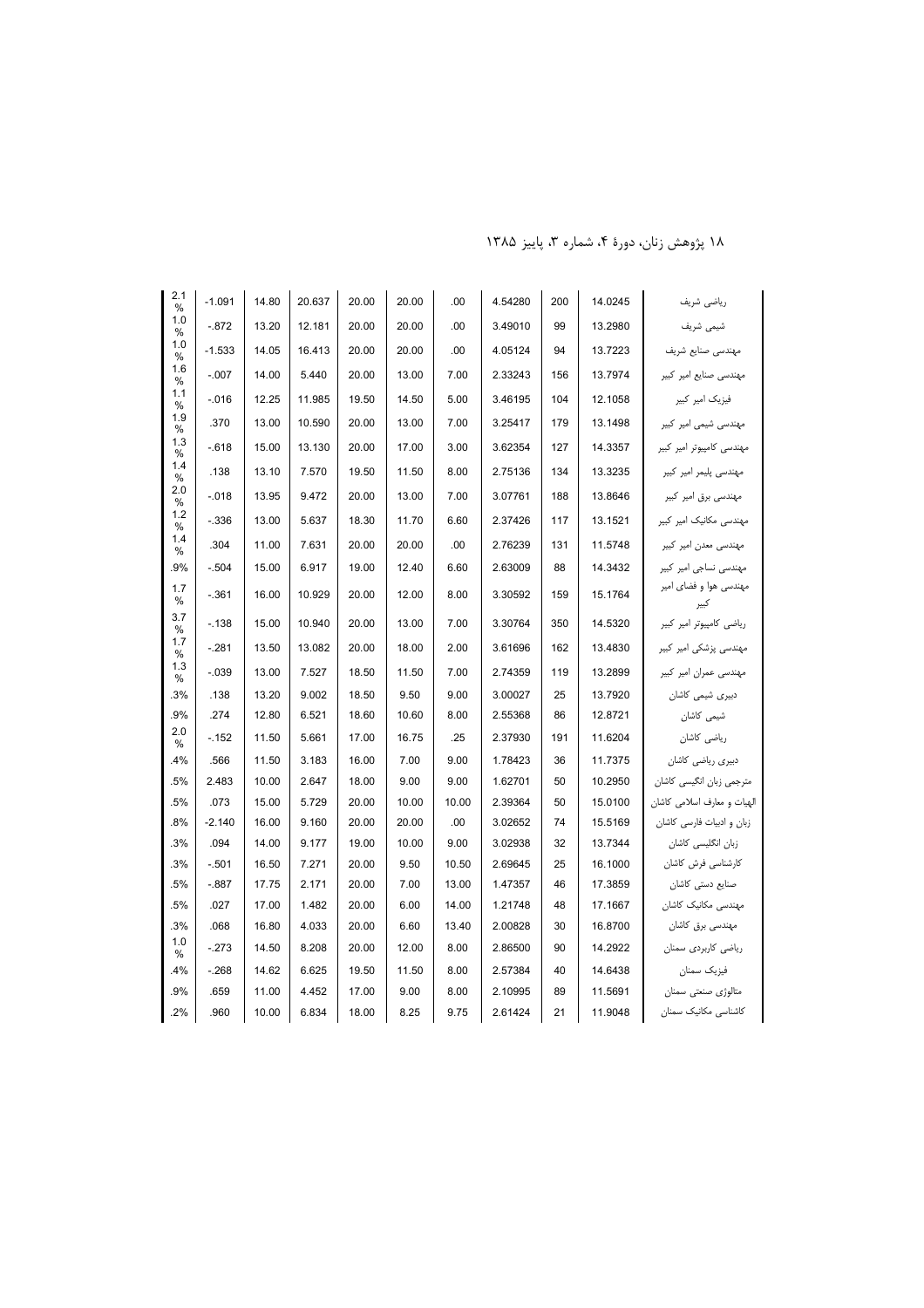| مطالعهٔ تطبیقی عملکرد علمی دانشجویان دختر و پسر ۱۹ |  |
|----------------------------------------------------|--|
|----------------------------------------------------|--|

| .4%      | .056     | 15.75 | 4.850  | 20.00 | 8.00  | 12.00 | 2.20238 | 42  | 15.8452 | فيزيک گيلان                         |
|----------|----------|-------|--------|-------|-------|-------|---------|-----|---------|-------------------------------------|
| .4%      | .250     | 14.25 | 7.231  | 19.75 | 9.75  | 10.00 | 2.68912 | 39  | 14.3333 | زیست شناسی گیلان                    |
| .3%      | .282     | 12.50 | 5.697  | 18.00 | 10.00 | 8.00  | 2.38682 | 30  | 12.1917 | رياضي شبانه گيلان                   |
| .4%      | .775     | 13.00 | 5.763  | 20.00 | 10.50 | 9.50  | 2.40057 | 39  | 12.9551 | رياضي روزانه گيلان                  |
| .6%      | .176     | 14.25 | 5.995  | 19.50 | 9.50  | 10.00 | 2.44839 | 60  | 14.2167 | مهندسی عمران گیلان                  |
| .6%      | $-.175$  | 15.50 | 5.759  | 19.50 | 9.50  | 10.00 | 2.39983 | 60  | 15.4717 | مھندسی نساجی گیلان                  |
| .6%      | .653     | 12.00 | 6.264  | 18.50 | 9.50  | 9.00  | 2.50275 | 60  | 12.7042 | مکانیک سیالات گیلان                 |
| .6%      | .725     | 12.50 | 5.807  | 20.00 | 10.00 | 10.00 | 2.40972 | 60  | 13.0418 | مكانيك جامدات گيلان                 |
| .6%      | .821     | 12.50 | 5.419  | 19.25 | 9.75  | 9.50  | 2.32779 | 57  | 12.8158 | الكترونيك گيلان                     |
| 1.0<br>% | $-.328$  | 15.25 | 4.576  | 19.50 | 9.50  | 10.00 | 2.13906 | 90  | 15.1833 | کارشناسی ارشد معماری گیلان          |
| .4%      | $-.280$  | 16.00 | 5.441  | 20.00 | 10.00 | 10.00 | 2.33270 | 42  | 15.0238 | أبياري گيلان                        |
| .5%      | .094     | 14.50 | 7.205  | 19.50 | 10.00 | 9.50  | 2.68428 | 45  | 14.2689 | خاک شناسی گیلان                     |
| .5%      | $-.249$  | 15.50 | 8.943  | 20.00 | 12.00 | 8.00  | 2.99057 | 45  | 15.1256 | گیاہ پزشکی گیلان                    |
| .4%      | $-.029$  | 15.00 | 4.596  | 19.25 | 9.00  | 10.25 | 2.14386 | 42  | 14.9726 | باغباني گيلان                       |
| .4%      | .143     | 14.00 | 5.068  | 19.00 | 9.00  | 10.00 | 2.25113 | 42  | 14.0762 | زراعت و اصلاح نباتات گیلان          |
| .4%      | $-641$   | 16.25 | 5.817  | 19.50 | 9.50  | 10.00 | 2.41190 | 42  | 15.8155 | علوم دامی گیلان                     |
| .4%      | .308     | 14.00 | 7.813  | 20.00 | 10.00 | 10.00 | 2.79519 | 42  | 13.7774 | مديريت صنعتى گيلان                  |
| .5%      | $-1.178$ | 18.25 | 3.574  | 20.00 | 7.00  | 13.00 | 1.89060 | 48  | 17.6354 | حقوق گيلان                          |
| .5%      | $-.559$  | 16.87 | 4.106  | 20.00 | 9.25  | 10.75 | 2.02639 | 48  | 16.5104 | روانشناسی عمومی گیلان               |
| .5%      | $-.577$  | 16.00 | 5.025  | 20.00 | 10.00 | 10.00 | 2.24161 | 48  | 15.6667 | زبان انگلیسی گیلان                  |
| .5%      | .130     | 14.00 | 6.957  | 19.00 | 9.00  | 10.00 | 2.63768 | 48  | 14.2604 | ادبیات عرب گیلان                    |
| .6%      | $-1.994$ | 16.50 | 12.790 | 20.00 | 19.25 | .75   | 3.57624 | 54  | 15.7083 | ادبیات فارسی گیلان                  |
| .5%      | $-.394$  | 15.00 | 7.370  | 20.00 | 12.50 | 7.50  | 2.71483 | 48  | 15.1927 | علوم اجتماعي گيلان                  |
| 2.5<br>% | $-.363$  | 15.50 | 8.286  | 20.00 | 13.00 | 7.00  | 2.87862 | 238 | 15.0704 | تربیت بدنی گیلان                    |
| .3%      | .018     | 14.00 | 9.174  | 19.50 | 10.50 | 9.00  | 3.02885 | 24  | 14.5000 | حسابداری سیستان و بلوچستان          |
| .3%      | $-.558$  | 17.50 | 10.404 | 20.00 | 10.00 | 10.00 | 3.22547 | 31  | 16.1210 | اقتصاد صنعتي سيستان و<br>بلوچستان   |
| .4%      | $-.266$  | 14.00 | 6.945  | 18.50 | 10.50 | 8.00  | 2.63538 | 38  | 13.4737 | مدیریت دولتی سیستان و<br>بلوچستان   |
| 1.1<br>% | $-.434$  | 15.00 | 6.988  | 20.00 | 12.00 | 8.00  | 2.64355 | 100 | 14.9050 | زبان و ادبیات انگلیسی شهید<br>بهشتى |
| .7%      | $-.908$  | 19.00 | 1.242  | 20.00 | 5.00  | 15.00 | 1.11423 | 64  | 18.4766 | الهيات مجتمع قم                     |
| .7%      | $-.804$  | 19.00 | 6.258  | 20.00 | 8.00  | 12.00 | 2.50168 | 62  | 17.9113 | ادبیات عرب مجتمع قم                 |
| 1.1<br>% | $-535$   | 16.50 | 7.397  | 20.00 | 12.00 | 8.00  | 2.71975 | 103 | 16.0056 | فلسفه مجتمع قم                      |
| 1.0<br>% | $-.146$  | 15.50 | 7.312  | 20.00 | 10.00 | 10.00 | 2.70415 | 94  | 15.7580 | حقوق مجتمع قم                       |
| 1.1<br>% | $-.919$  | 17.00 | 5.316  | 20.00 | 11.00 | 9.00  | 2.30574 | 108 | 16.5602 | مديريت دولتى مجتمع قم               |
| .8%      | $-.008$  | 14.25 | 6.120  | 19.00 | 9.00  | 10.00 | 2.47381 | 75  | 14.1147 | عمران رازي                          |
|          |          |       |        |       |       |       |         |     |         |                                     |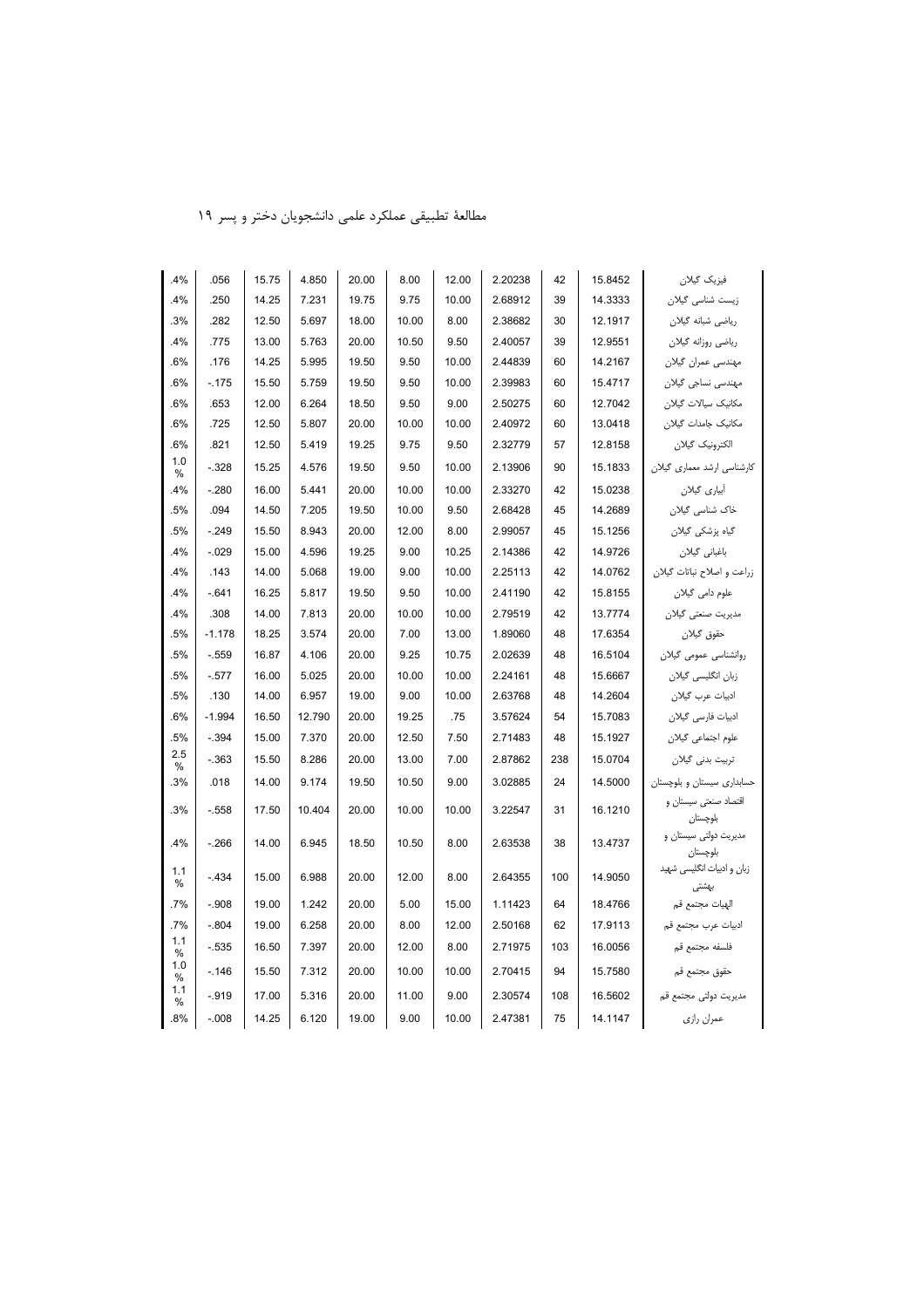| $.8\%$               | $-131$   | 15.00 | 4.331  | 19.00 | 9.00  | 10.00 | 2.08119 | 75       | 15.1700 | برق رازي                  |
|----------------------|----------|-------|--------|-------|-------|-------|---------|----------|---------|---------------------------|
| 1.7<br>$\frac{0}{0}$ | $-.013$  | 14.70 | 6.453  | 20.00 | 10.00 | 10.00 | 2.54027 | 165      | 14.9075 | برق شاهرود                |
| 1.9<br>$\%$          | .273     | 13.71 | 7.028  | 20.00 | 12.00 | 8.00  | 2.65108 | 180      | 13.8233 | عمران شاهرود              |
| 1.5<br>%             | .009     | 14.00 | 7.202  | 19.00 | 10.00 | 9.00  | 2.68361 | 138      | 13.8033 | تولیدات گیاهی شاهرود      |
| 1.4<br>%             | $-.565$  | 13.50 | 8.649  | 19.75 | 16.75 | 3.00  | 2.94100 | 130      | 12.9219 | مهندسی برق ارومیه         |
| .8%                  | $-.352$  | 16.00 | 3.087  | 19.50 | 8.50  | 11.00 | 1.75686 | 80       | 16.1469 | زبان اروميه               |
| 2.6<br>$\frac{0}{0}$ | $-1.196$ | 17.50 | 4.510  | 20.00 | 14.00 | 6.00  | 2.12373 | 249      | 17.0622 | تربیت بدنی ارومیه         |
| 1.0<br>$\%$          | $-.901$  | 14.00 | 12.631 | 18.50 | 18.50 | .00.  | 3.55395 | 97       | 13.2809 | مدیریت بازرگانی خلیج فارس |
| .1%                  | $-1.998$ | 10.25 | 14.218 | 14.25 | 14.25 | .00.  | 3.77070 | 11       | 9.9773  | حسابداری خلیج فارس        |
| .1%                  | $-.283$  | 14.75 | 17.058 | 18.50 | 10.75 | 7.75  | 4.13017 | 10       | 13.4000 | مديريت صنعتى خليج فارس    |
| 3.9<br>$\frac{0}{0}$ | $-1.475$ | 14.00 | 9.976  | 20.00 | 20.00 | .00.  | 3.15846 | 374      | 13.9225 | جامعەشناسى مشهد           |
| 100<br>$\%$          | $-681$   | 14.50 | 10.663 | 20.00 | 20.00 | .00.  | 3.26537 | 947<br>0 | 14.0822 | جمع کل                    |

٢٠ پژوهش زنان، دورهٔ ۴، شماره ٣، پاييز ١٣٨۵

با این روش می توان استانداردهای نمرهگذاری رشتههای تحصیلی دانشگاههای مختلف را مورد ارزیـابی و قضاوت قرار داد اگرچه استفاده از میانگین به تنهایی نباید معیار قضاوت باشد. با این وجود میتوان نمـرات اخذ شده دانشجویان را ملاک نخستین برای ارزیابی استانداردهای دانشگاه و رشته و استاد مربوطه قرار داد و پس از مراجعه به دانشگاه مربوطه نمرات را با استاندارها تطبیق داده و عملکرد علمی دانشگاه و رشته را مورد قضاوت قرار داد. از همین سازوکار می توان برای مقایسه دانشگاههای کشور استفاده کرد (جدول شـماره ۳). دانشگاههایی که انحراف معیار میانگین نمرات دانشجویان آنها کمتر از ۲/۵ و نمرات آنها خیلبی پـایین و یـا خیلی بالا است از استانداردهای «تدقیق در سنجش توانایی دانشجویان» با دقت پایین تری استفاده می کننـد و نمرات داده شده به دانشجویان در این دانشگاه ها نسبت به سایر دانشگاه ها احتمالا غیر واقعی تر است.

جدول شماره ۳. میانگین نمرههای داده شده به دانشجویان به تفکیک دانشگاه

| حداكثر نمره | حداقل<br>نمره | واريانس | انحراف معيار | درصد | تعداد | مىانە   | ميانگين | دانشگاه      |
|-------------|---------------|---------|--------------|------|-------|---------|---------|--------------|
| 20.00       | .00           | 9.060   | 3.01001      | 1.6% | 258   | 13.9500 | 13.8169 | شيراز        |
| 20.00       | 9.00          | 5.691   | 2.38562      | 1.3% | 217   | 14.5000 | 14.3200 | شهر کرد      |
| 20.00       | 3.42          | 15.048  | 3.87914      | .6%  | 102   | 12.3750 | 12.8272 | همدان        |
| 20.00       | .50           | 9.428   | 3.07047      | 8.7% | 1416  | 16.5000 | 15.8221 | تهران        |
| 18.70       | 9.90          | 4.515   | 2.12476      | .6%  | 101   | 15.0000 | 14.7931 | صنعتى اصفهان |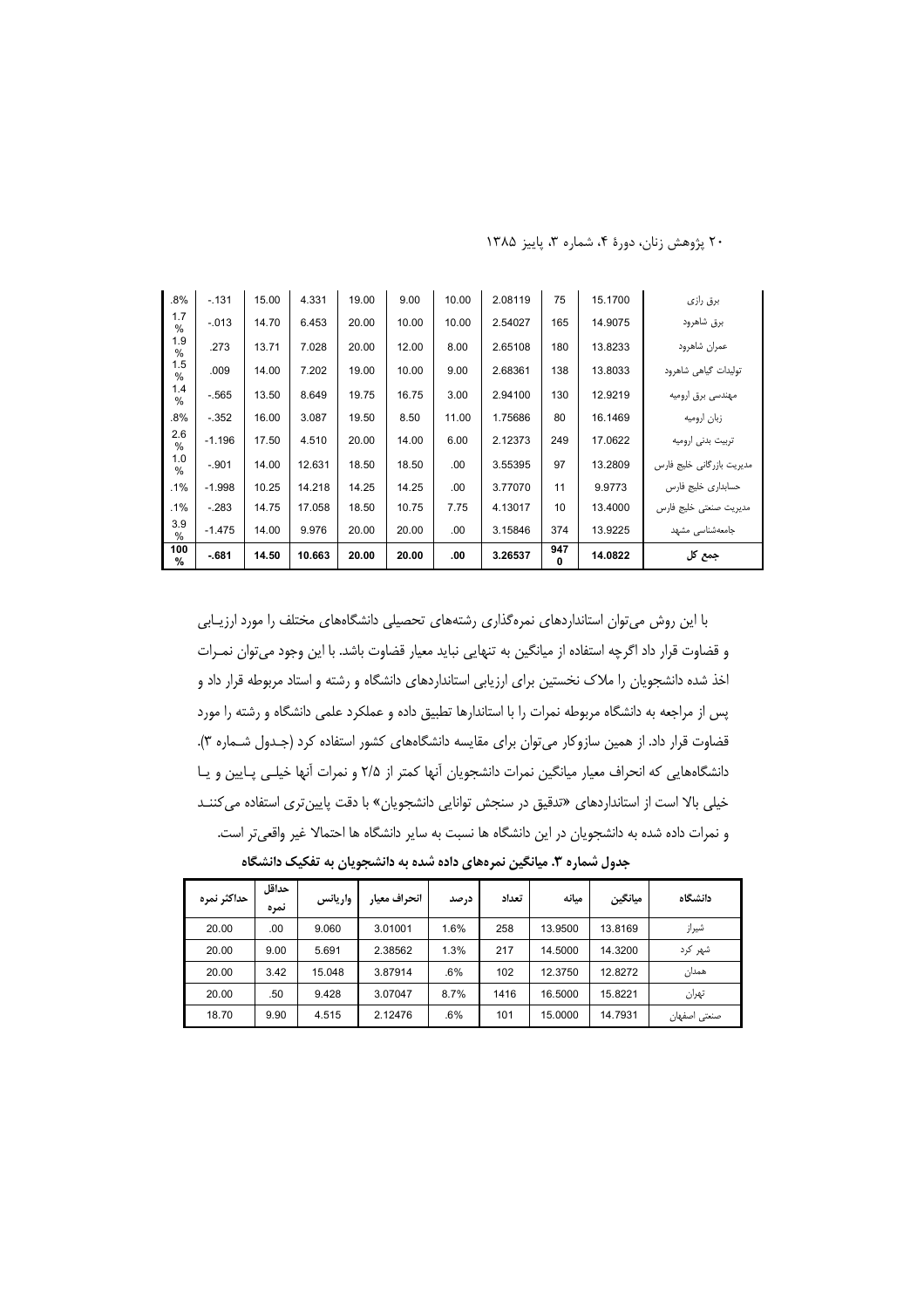| 20.00 | .00   | 14.913 | 3.86174 | 4.1%  | 670   | 14.2250 | 13.7865 | اصفهان            |
|-------|-------|--------|---------|-------|-------|---------|---------|-------------------|
| 20.00 | 10.00 | 6.315  | 2.51303 | .4%   | 66    | 16.5000 | 15.8258 | جامع علمي-كاربردي |
| 18.30 | 7.00  | 5.803  | 2.40898 | .5%   | 75    | 11.5000 | 11.8660 | علوم پايه دامغان  |
| 20.00 | 8.00  | 4.514  | 2.12459 | 1.0%  | 161   | 16.5000 | 16.4633 | هنر               |
| 18.50 | 5.00  | 7.228  | 2.68851 | .6%   | 97    | 12.2500 | 12.5314 | ايلام             |
| 20.00 | 5.50  | 6.096  | 2.46910 | 1.1%  | 185   | 16.0000 | 16.1162 | علامه طباطبايى    |
| 20.00 | 6.00  | 8.403  | 2.89881 | 1.1%  | 173   | 13.0000 | 13.2139 | تربيت معلم سبزوار |
| 20.00 | 6.30  | 8.869  | 2.97809 | 1.6%  | 267   | 14.5000 | 14.6755 | ولى عصر رفسنجان   |
| 18.00 | 8.00  | 5.702  | 2.38796 | .4%   | 72    | 13.3500 | 13.4249 | لرستان            |
| 20.00 | 7.00  | 9.459  | 3.07556 | .5%   | 87    | 13.6000 | 13.6190 | صنعتى سهند        |
| 20.00 | 8.00  | 6.561  | 2.56148 | 2.6%  | 430   | 14.3750 | 14.3022 | كردستان           |
| 20.00 | .00   | 14.935 | 3.86456 | 7.8%  | 1271  | 13.7000 | 13.3888 | صنعتي شريف        |
| 20.00 | 3.00  | 9.250  | 3.04145 | 9.9%  | 1624  | 14.2500 | 14.1103 | كرمان             |
| 20.00 | .00   | 9.955  | 3.15515 | 11.1% | 1805  | 13.5000 | 13.4201 | امیر کبیر         |
| 20.00 | .25   | 11.463 | 3.38565 | 3.7%  | 604   | 14.0000 | 13.8807 | شاهد              |
| 20.00 | .00   | 10.636 | 3.26136 | 4.2%  | 693   | 13.5000 | 13.6785 | كاشان             |
| 20.00 | .00   | 10.877 | 3.29801 | 3.0%  | 483   | 14.5000 | 14.1872 | سمنان             |
| 19.50 | 1.00  | 8.618  | 2.93558 | .8%   | 133   | 12.0000 | 12.4504 | علوم تربيت معلم   |
| 18.00 | 7.00  | 5.305  | 2.30331 | .6%   | 96    | 12.0000 | 12.3776 | علم و صنعت        |
| 20.00 | 10.50 | 3.827  | 1.95617 | .6%   | 95    | 16.5000 | 16.2000 | تربيت معلم        |
| 18.75 | 6.00  | 4.512  | 2.12404 | .7%   | 114   | 14.8000 | 14.5746 | علوم پزشکی تھران  |
| 20.00 | .75   | 7.800  | 2.79291 | 8.4%  | 1369  | 15.0000 | 14.7370 | گيلان             |
| 20.00 | 8.00  | 9.785  | 3.12807 | .6%   | 93    | 14.5000 | 14.6210 | سیستان و بلوچستان |
| 20.00 | 8.00  | 6.988  | 2.64355 | .6%   | 100   | 15.0000 | 14.9050 | شهيد بهشتى        |
| 20.00 | 9.00  | 6.597  | 2.56839 | 2.6%  | 429   | 14.0000 | 14.0114 | رازی              |
| 20.00 | 8.00  | 6.790  | 2.60581 | 1.8%  | 290   | 14.5000 | 14.4107 | شاهرود            |
| 19.75 | 3.00  | 10.563 | 3.25001 | .8%   | 124   | 15.3250 | 14.7641 | اروميه            |
| 20.00 | 9.00  | 7.829  | 2.79809 | .9%   | 151   | 14.5000 | 14.5552 | زنجان             |
| 20.00 | 7.50  | 9.364  | 3.06001 | .6%   | 99    | 12.0000 | 12.4283 | امام خمينى قزوين  |
| 20.00 | .00   | 10.503 | 3.24090 | 14.6% | 2377  | 13.5000 | 13.5153 | مشهد              |
| 20.00 | .00   | 10.490 | 3.23883 | 100%  | 16327 | 14.2500 | 14.0822 | جمع               |

# مطالعة تطبيقي عملكرد علمى دانشجويان دختر و پسر ٢١

به همین ترتیب هر چه انحراف معیار بیشتر باشد نـشان دهنـده ارزیـابی بهتـری اسـت کـه از عملکـرد دانشجویان انجام شده است. به این ترتیب تنها دانشگاه تربیت معلم آن هم بر اسـاس نمـرات ارسـال شـده،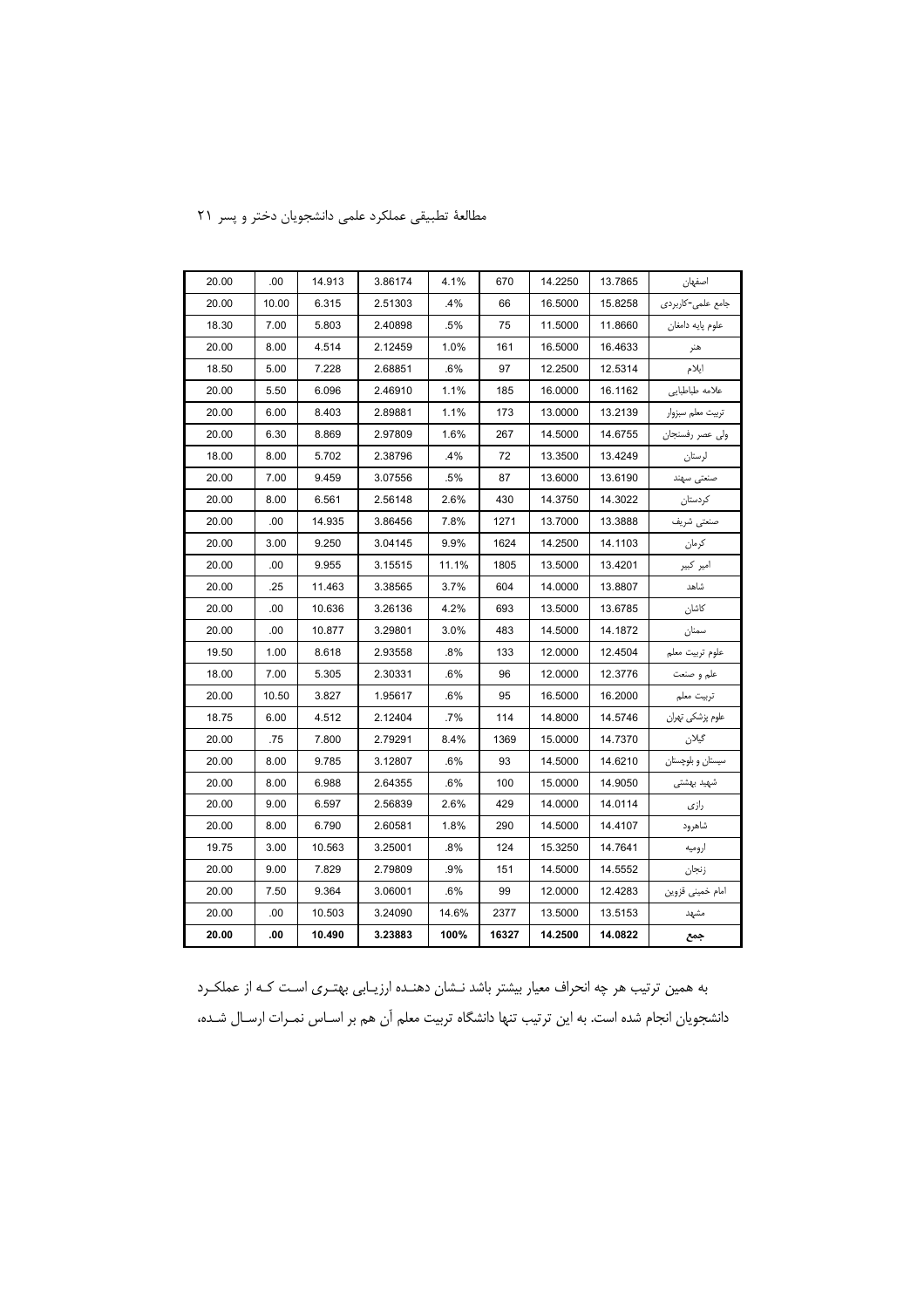اندکی خارج از استانداردهای رایج در سایر دانشگاهها عمل کرده است. نکته قابل تامل برای بحث مقالـه در اینجا آن است که نمونه نمرات ارسال شده ملاک قابل اعتبـاری بـرای قـضاوت عملکـرد دانـشجو، اسـتاد و دانشگاه میباشد. حال با توجه به این اعتبار سنجی میخواهیم در بحث بعدی نشان دهیم که آیـا دختـران و پسران عملکرد علمی متفاوتی دارند و اگر دارند چرا؟

برای نشان دادن تفاوت عملکرد علمی میان دختران و پـسران دانـشجو از ارقـام مربـوط بـه میـانگین و آمارههای تعیین پراکندگی استفاده می شود چرا که توزیع عملکرد علمی دختـران و پــسران دانــشجو را بهتـر بيان مي كنند. اين ارقام بيانگر آن است كه ميانگين نمرات دختران دانشجو تقريبــا ٠/٥٢ از ميــانگين نمــرات پسران دانشجو بهتر است. ضریب تغییر پذیری نمرات (که از تقسیم انحراف معیار بر میانگین و ضرب نتیجه در عدد ۱۰۰ به دست میآید) نیز معیار خوبی برای سنجش مقایسهای عملکـرد مـشترک دختـران و پـسران می باشد. بر این اساس ضریب تغییر نمرات پسران ۲۳/۷۳ درصد و دختـران ۲۲/۰۲ درصـد اسـت کـه نـشان می دهد نمرات پسران تغییرات بیشتری می کند و این به این معنی است که دختران در اخذ میـانگین نمـرات بالاتر نسبت به پسران با هم اشتراک هدف بیشتری دارند. این درحالیست که این دختـران در دانـشگاههـای متفاوت تحصیل می کنند و ممکن است که هرگز یکدیگر را ندیده باشند. به عبارت دیگر تفاوت در عملک رد علمی تصادفی نبوده و نشان از آن دارد که عملکرد بهتر دختران امری اجتماعی و عام است کـه صـرفنظر از دانشگاه محل تحصیل و رشته و روش ارزشیابی اساتید قابل مشاهده است.

ممکن است پرسیده شود که آیا این عملکرد نسبتا ضعیفتر پسران به خاطر رشته و یا دانـشگاهی بـوده که در آن تحصیل میکردهاند؟ این پرسشها را در زیر پاسخ میدهیم. اما قبل از آن به مشاهده پلات شماره ۱میپردازیم تا خطیر بودن تفاوت عملکرد پسران و دختران را بهتر توضیح دهـیم. بـرای نـشان دادن تـاثیر جنس به تفاوت نمرات دانشجویان به پلات شماره۱ توجه می کنیم که این نتیجه را تاییـد مـی کنـد کـه ۵۰ درصد پسران (خط تیره میانی) نمراتشان بالاتر از۱۴ بوده است این در حالیست که ۵۰ درصد دختـران (خـط تیره میانی) نمراتی بالاتر از ۱۴/۵ داشتهاند. نمرات ضعیف پسران بین ۴/۵ و ۱۱/۵ بوده در حـالی کـه نمـرات ضعیف دختران بین ۵ و ۱۲ پراکنده بوده است. نتیجه آنکه همانطور که قـسمت قرمـز پـلات نـشان میدهـد دختران میل عمومی بیشتری برای اخذ نمرات بالا و میل بیشتری برای فـرار از اخـذ نمـرات پـایین از خـود نشان دادهاند. چولگی منحنی نمرات نیز منفی است که بیانگر گرایش منفی نمرات به سمت صـفر اسـت امـا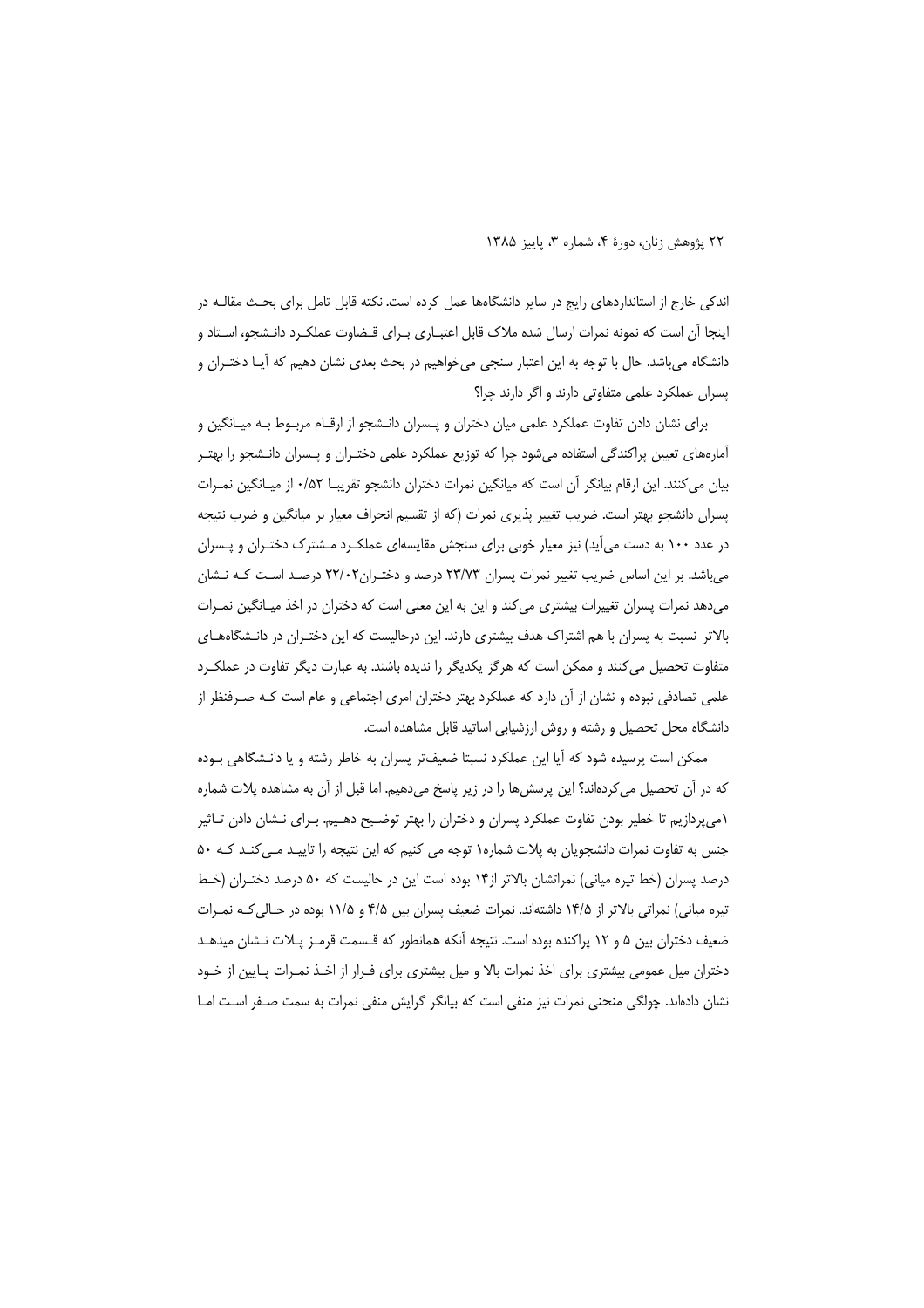مطالعةً تطبيقي عملكرد علمي دانشجويان دختر و يسر ٢٣

این گرایش منفی در میان پسران اندکی بیشتر است. حاصل کلام آنکه عملکرد دختـران نـه تنهـا تـصادفی نیست بلکه گرایش معنیدار دختران را برای کسب مدارج بالای دانشگاهی نشان میدهد. پلات شماره ۱. توزیع نمرههای دختران و پسران دانشجو در ۱۳۹ رشته تحصیلی از ۳۵ دانشگاه کشور



بنابراین دو نتیجه در اینجا قابل بررسی است نخست آنکه متغیر جنس دانشجویان در اخذ نمـرات بـالاتر درسی دانشگاه ها تاثیر مثبت به نفع زنان دارد و نتیجه دوم اینکه زن بودن و یا مرد بـودن بـه خـودی خـود تعیین کنندهٔ این تاثیر نیست و عامل دیگری مثل تغییر ایدهآل های متفاوت زنان و مـردان در ایـن عملکـرد متفاوت تاثیر دارد. آنچه ما در اینجا به آن میپردازیم آن است که فرضیه اول را آزمایش کنیم و نشان دهیم كه آيا تفاوت نمرات افراد در اثر تاثير متغير جنس است و اين تاثير به لحاظ آماري معنى دار است يـا خيـر؟ درباره فرضیه دوم همانطور که قبلا گفته شد گزارش مفـصلی تهیـه شـده اسـت کـه در معاونـت پژوهـشی دانشکده علوم اجتماعی موجود است و ما از ذکر جزییات آن در اینجا پرهیز می کنیم.

اما برای آزمون فرضیه اول باید گفته شود که تحلیل واریانس نشان می دهد که اگر عامل جنس از مـرد به زن تغییر کند ۰/۰۷۹ در پراکندگی نمرات انحراف معیار به نفع دختران دانـشجو و بـه احتمـال ۹۵ درصـد ۰/۴۱۶ تا ۰/۶۱۵ تغییر در میانگین نمرات دختران ایجاد میشود. نتایج آزمون همبستگی (با تـصنعی گـرفتن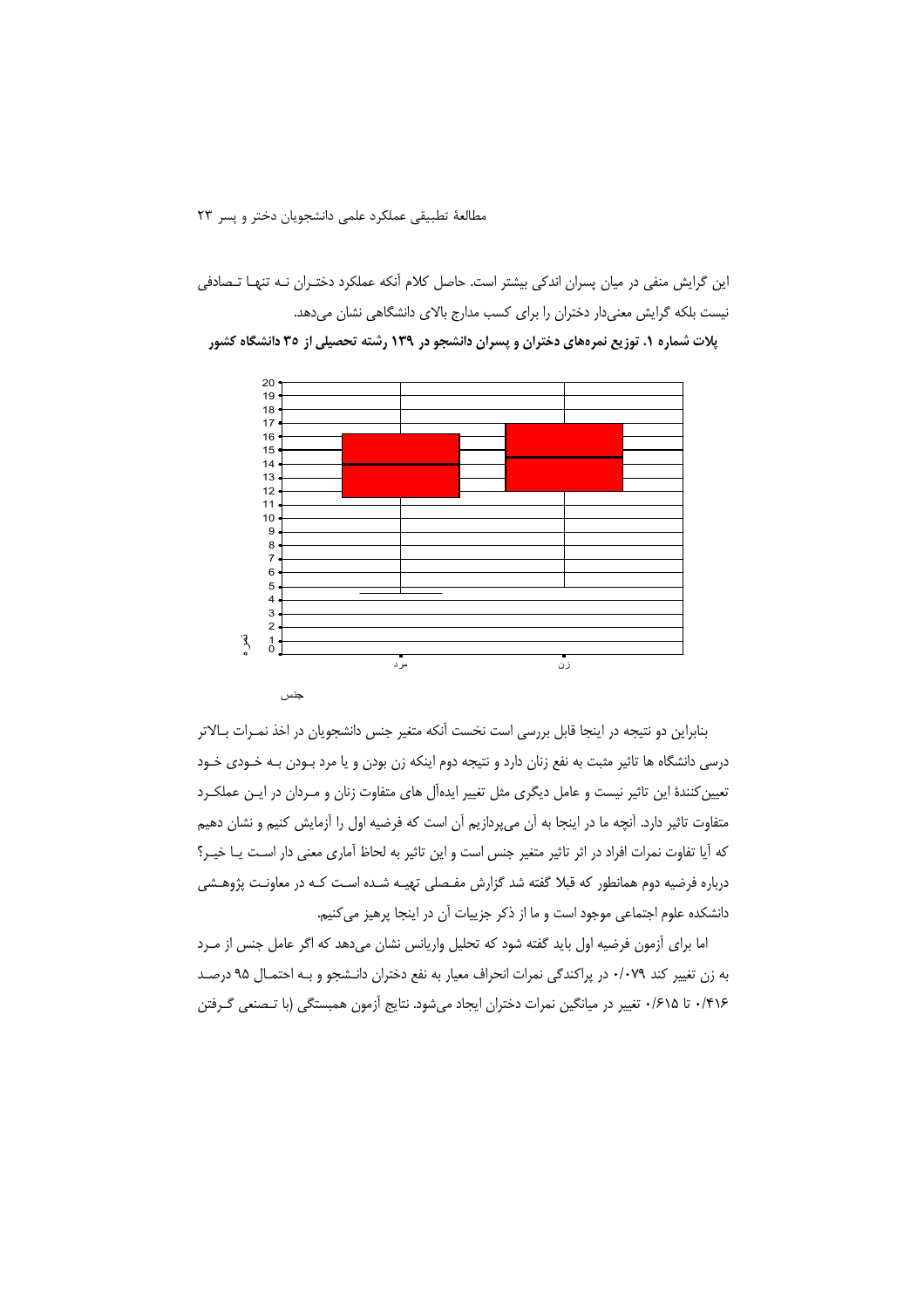متغير جنس) ساير عوامل موثر بر نمرات اخذ شده دانشجويان، نشان مىدهد كه تنهـا جـنس، رشـته و سـال ورود به دانشگاه در اخذ نمره بهتر برای زنان تاثیر دارد. عواملی مثل نوع دانشگاه، دانشکده، نوع درس، و سن تاثیر منفی بر نمره دختران دارد و عواملی مثل استاد و شاغل بودن و تاهل تاثیری بر نمره دختـران دانـشجو ندارد (جدول شماره ۴).

| 95% Confidence Interval for<br>Exp(B) |             | Exp(B) | Sig.                 | df           | Wald      | Std.<br>Error               | B        | نوع متغير     | نمره<br>2(a)         |
|---------------------------------------|-------------|--------|----------------------|--------------|-----------|-----------------------------|----------|---------------|----------------------|
| Upper<br>Bound                        | Lower Bound |        |                      |              |           |                             |          |               |                      |
|                                       |             |        | .977                 | $\mathbf{1}$ | .001      | .423                        | .012     | Intercept     | 5.00                 |
| 1.000                                 | .999        | .999   | .002                 | 1            | 9.465     | .000                        | $-.001$  | متغير نوع درس |                      |
| 1.044                                 | .970        | 1.006  | .734                 | 1            | .116      | .019                        | .006     | متغير سن      |                      |
| 2.009                                 | 1.430       | 1.695  | .000                 | 1            | 37.011    | .087                        | .528     | داميجنس [5=]  |                      |
|                                       |             |        | $\ddot{\phantom{1}}$ | $\pmb{0}$    |           | $\mathcal{L}_{\mathcal{A}}$ | O(b)     | داميجنس[1=]   |                      |
|                                       |             |        | .851                 | $\mathbf{1}$ | .035      | .352                        | $-066$   | Intercept     | 11.0<br>0            |
| 1.000                                 | .999        | 1.000  | .511                 | 1            | .431      | .000                        | .000     | متغير نوع درس |                      |
| 1.087                                 | 1.022       | 1.054  | .001                 | 1            | 11.385    | .016                        | .053     | متغير سن      |                      |
| 1.658                                 | 1.248       | 1.438  | .000                 | $\mathbf{1}$ | 25.125    | .073                        | .363     | داميجنس[0=]   |                      |
|                                       |             |        | $\ddot{\phantom{a}}$ | 0            | $\bullet$ | $\mathcal{L}$               | O(b)     | داميجنس[1=]   |                      |
|                                       |             |        | .002                 | $\mathbf{1}$ | 9.816     | .433                        | $-1.355$ | Intercept     | 12.5<br>$\Omega$     |
| 1.000                                 | .999        | 1.000  | .126                 | $\mathbf{1}$ | 2.344     | .000                        | .000     | متغير نوع درس |                      |
| 1.094                                 | 1.015       | 1.054  | .006                 | 1            | 7.604     | .019                        | .053     | متغير سن      |                      |
| 1.639                                 | 1.132       | 1.362  | .001                 | $\mathbf{1}$ | 10.721    | .094                        | .309     | داميجنس[0=]   |                      |
|                                       |             |        | $\mathbf{r}$         | 0            |           | $\sim$                      | O(b)     | داميجنس[1=]   |                      |
|                                       |             |        | .984                 | 1            | .000      | .394                        | $-0.08$  | Intercept     | 13.5<br>$\Omega$     |
| 1.000                                 | .999        | .999   | .007                 | 1            | 7.323     | .000                        | $-0.01$  | متغير نوع درس |                      |
| 1.060                                 | .990        | 1.024  | .168                 | 1            | 1.898     | .018                        | .024     | متغير سن      |                      |
| 1.600                                 | 1.164       | 1.365  | .000                 | 1            | 14.720    | .081                        | .311     | داميجنس [50]  |                      |
|                                       |             |        | $\sim$               | 0            | $\sim$    | $\sim$                      | O(b)     | داميجنس[1=]   |                      |
|                                       |             |        | .406                 | $\mathbf{1}$ | .689      | .379                        | $-315$   | Intercept     | 14.5<br>$\mathbf 0$  |
| 1.000                                 | .999        | .999   | .000                 | $\mathbf{1}$ | 13.488    | .000                        | $-.001$  | متغير نوع درس |                      |
| 1.084                                 | 1.015       | 1.049  | .005                 | 1            | 8.021     | .017                        | .048     | متغير سن      |                      |
| 1.476                                 | 1.081       | 1.263  | .003                 | 1            | 8.647     | .079                        | .234     | داميجنس [50]  |                      |
|                                       |             |        | $\sim$               | 0            | $\sim$    | $\lambda$                   | O(b)     | داميجنس[1=]   |                      |
|                                       |             |        | .639                 | $\mathbf{1}$ | .220      | .385                        | $-180$   | Intercept     | 15.5<br>$\mathbf{0}$ |
| 1.000                                 | .999        | 1.000  | .149                 | 1            | 2.080     | .000                        | .000     | متغير نوع درس |                      |
| 1.072                                 | 1.002       | 1.037  | .035                 | 1            | 4.434     | .017                        | .036     | متغير سن      |                      |

جدول شماره ٤. تخمینهای پارامتریک رابطه میان متغیر جنس، نوع درس و نمره دانشجو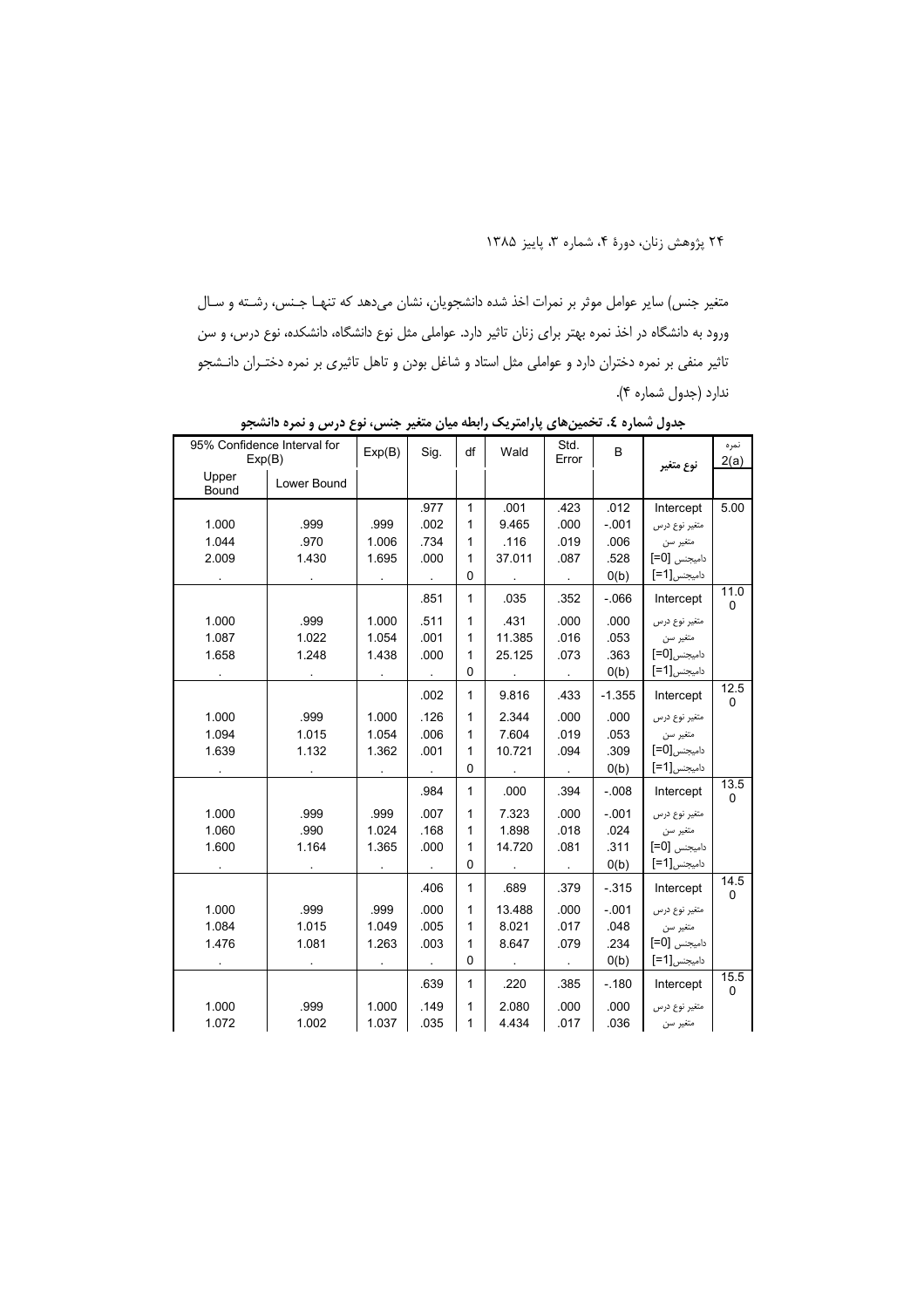|                  |                            | .161    | .080 | 4.081 | 1           | .043 | 1.174 | 1.005 | 1.372 |
|------------------|----------------------------|---------|------|-------|-------------|------|-------|-------|-------|
|                  | دامیجنس[0=]<br>دامیجنس[1=] | O(b)    |      |       | $\mathbf 0$ |      |       |       |       |
| 16.5<br>0        | Intercept                  | $-481$  | .386 | 1.547 | 1           | .214 |       |       |       |
|                  | متغير نوع درس              | .000    | .000 | 1.650 | 1           | .199 | 1.000 | .999  | 1.000 |
|                  | متغير سن                   | .045    | .017 | 6.989 | 1           | .008 | 1.046 | 1.012 | 1.082 |
|                  | داميجنس [5=]               | .163    | .081 | 4.061 | 1           | .044 | 1.177 | 1.004 | 1.379 |
|                  | داميجنس [1=]               | O(b)    |      |       | 0           |      |       |       |       |
| 17.5<br>0        | Intercept                  | $-.509$ | .390 | 1.701 | 1           | .192 |       |       |       |
|                  | متغير نوع درس              | .000    | .000 | 1.018 | 1           | .313 | 1.000 | .999  | 1.000 |
|                  | متغير سن                   | .046    | .017 | 7.051 | 1           | .008 | 1.047 | 1.012 | 1.083 |
|                  | داميجنس[0=]                | .041    | .082 | .248  | 1           | .618 | 1.041 | .888  | 1.222 |
|                  | داميجنس[1=]                | O(b)    |      |       | 0           |      |       |       |       |
| 18.5<br>$\Omega$ | Intercept                  | $-705$  | .424 | 2.756 | 1           | .097 |       |       |       |
|                  | متغير نوع درس              | .000    | .000 | .285  | 1           | .594 | 1.000 | 1.000 | 1.001 |
|                  | متغير سن                   | .036    | .019 | 3.563 | 1           | .059 | 1.036 | .999  | 1.075 |
|                  | داميجنس [5]                | $-061$  | .088 | .480  | 1           | .488 | .941  | .791  | 1.118 |
|                  | داميجنس[1=]                | O(b)    |      |       | 0           |      |       |       |       |

مطالعةَ تطبيقي عملكرد علمي دانشجويان دختر و يسر ٢۵

a The reference category is: 19.70.

b This parameter is set to zero because it is redundant.

متغير تصنعي جنس= منظور متغير جنس است كه با تبديل شدن به متغير دام (Dummy Variable ) يا متغیر تصنعی قابلیت محاسبه در تحلیل واریانس را پیدا می کند.

متغیر اسمی درس= منظور متغیر نوع درسی است که دانشجو آن را در دانشگاه مربوطه گذرانده است.

بنابراین، سه متغیر مهم که می توانند بر اخذ نمرات دانشجویان تاثیر داشته باشند عبارتند از؛ نوع دانشگاه، وضعیت تاهل و شاغل بودن. متغیرهای بالا را باید در آزمون وارد کنیم تا مطمئن شویم که تفـاوت عملکـرد دختران و پسران در نتیجه استانداردهای نمره دادن دانشگاهها، تاثیر تاهل و یا شاغل بودن آنها نیست. ابتـدا در آزمون معنیداری زیر ما متغیر دانشگاه را وارد کـردیم تـا بـسنجد کـه آیـا متغیـر جـنس در کـدامیک از دانشگاههای کشور سبب شده است که دختران یا پسران دانشجو نمراتی بگیرند که اگر در دانـشگاه دیگـری تحصیل می کردند نمره آنها متفاوت می بود. آزمون خی دو نشان می دهد که متغیر دانشگاه برای هر دو جنس به یک نحو عمل می کند. به عبارت دیگر، اگرچه انتخاب دانشگاه در اخذ نمره تاثیر دارد ولی این تاثیر به این خاطر نیست که د<mark>انشگاه ها بر اساس جنس افـراد نمـرههـای متفـاوتی را بـرای دانـشجویان خـود در نظـر</mark> میگیرند. بنابراین باید نتیجه گرفت که با وجود آنکه دانشگاههـای کـشور از اسـتانداردهای متفـاوتی بـرای ارزیابی دانشجویان صرفنظر از جنس آنها پیروی می کنند اما نمرات متفاوت دانشجویان دختر و پسر به خاطر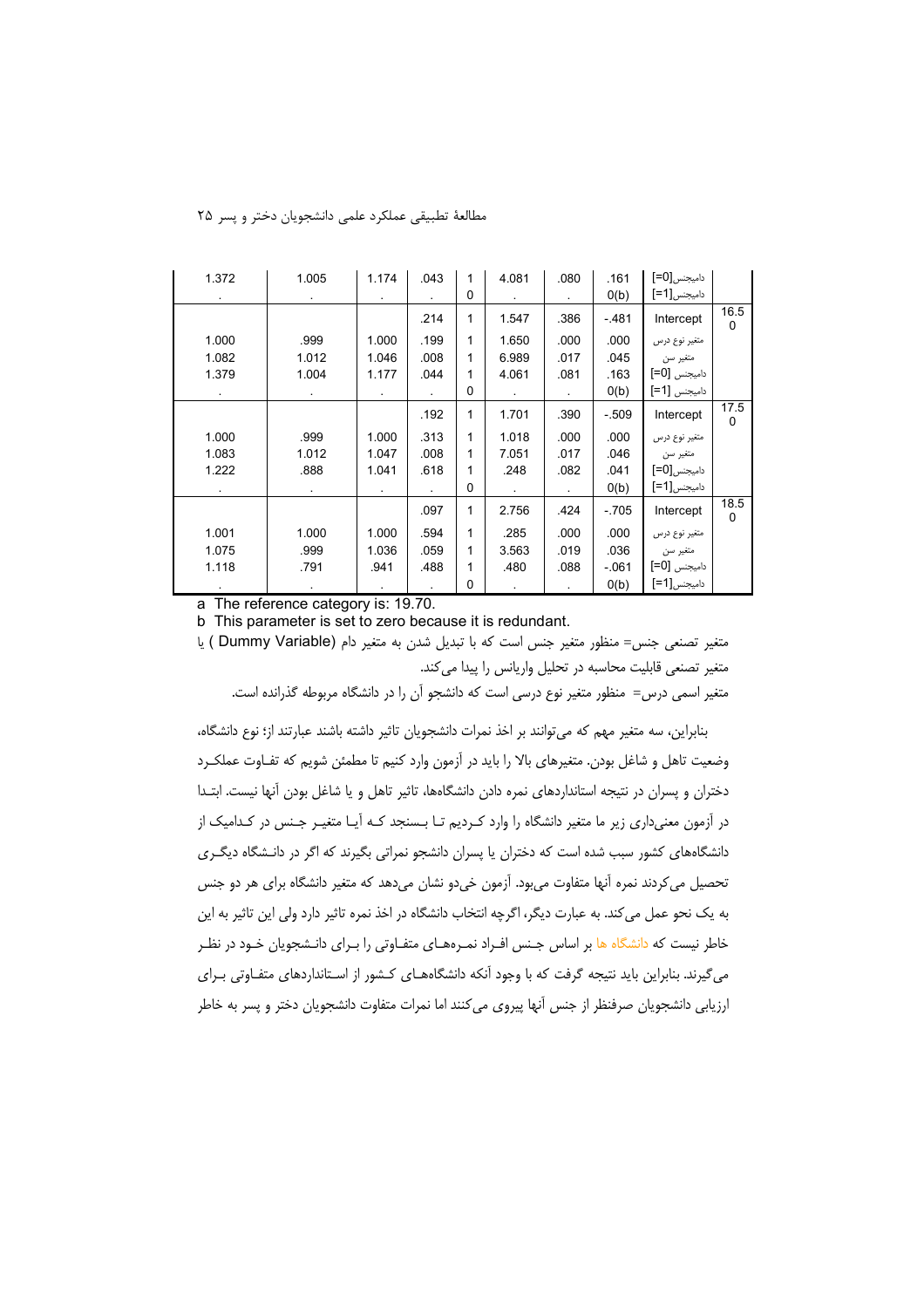تفاوت در عملکرد خود دانشجویان است و به خاطر عملکرد متفاوت دانشگاهها نیست. این موضوع در جداول متقاطع که آزمون خی دو برای آنها انجام شد نیز پیگیری شد و مشخص شد که در هیچ یـک از دانـشگاهها رابطهای معنی دارد میان نمرات دانشجویان و متغیر جنس موجود نیست.

از این گذشته، رابطه میان متغیر جنس و نوع دانشگاه در جداول متقاطع بررسـی شـد کـه از درج جـدول مطول آن خودداری میشود. اما ذکر این نکته ضروریست که: الف– برخی از دانشگاه ها نظیـر تربیـت معلـم سبزوار (۸۱/۵ درصد دختر)، علوم پایه دامغان (۷۴/۷ درصد دختر)، دانشگاه هنر (۶۶/۵ درصد دختر)، دانشگاه علامه طباطبایی (۵۸ درصد دختر)، دانشگاه لرستان (۷۲ درصد دختر)، دانـشگاه کاشــان (۶۰ درصـد دختـر)، دانشکده علوم تربیت معلم (۶۶ درصد دختر)، دانشگاه تربیت معلم (۶۰ درصـد دختـر)، دانـشگاه زنجـان (۶۴ درصد دختر)، دانشجویان دختر بیشتری دارند. ب– این در حالیست که دانشگاه جامع علمی–کاربردی (۶۸/۲ درصد پسر)، دانشگاه ایلام (۷۰ درصد پسر)، دانشگاه صنعتی سـهند (۹۲/۱ درصـد پـسر)، دانـشگاه صـنعتی شريف (٧٢/۵ درصد پسر)، دانشگاه صنعتی اميركبير (۶۹/۴ درصد پسر)، دانشگاه علـم و صـنعت ايـران (۵۴ درصد)، دانشگاه گیلان (۵۴/۲ درصد پسر)، دانشگاه سیستان و بلوچستان (۶۴/۲ درصد پسر)، دانشگاه رازی کرمانشاه (۵۷ درصد پسر)، دانشگاه صنعتی شاهرود (۶۱ درصد پسر)، دانـشگاه قــزوین (۶۱ درصــد پــسر)، و دانشگاه مشهد (۵۴/۴ درصد پسر) دارای دانشجویان پسر بیشتری میباشند. ج– و نسبت دانـشجویان پـسر و دختر در سایر دانشگاه ها به نسبت ۵۰/۵۰ میباشد. این توزیع نشان دهنده آن است که میان متغیر جـنس و نوع دانشگاه محل تحصیل رابطه معنی دار وجود دارد. اما نکته حائز اهمیت آن است که با وجود عدم تناسب نسبت دختران و پسران در دانشگاه ها با این وجود آزمونهای آنجام شده نشان داد که رابطهای میـان جـنس دانشجو و نمرهای که از اساتید در دانشگاه های مختلف گرفته است، وجود ندارد.

بنابراین، اگر بخواهیم نتیجه آزمون فرضیه این مقاله را عنوان کنیم باید گفت که نخست اینکـه تفـاوت میانگین نمرات دانشجویان که قبلا به آن پرداختیم تنها یک تفاوت تصادفی نیـست و دوم ایـن کـه جـدول آزمون متغیر نمره و متغیر جنس نیز نشان میدهد که دانشگاهها به دختران و پسران به خـاطر متغیـر جـنس (دختر یا پسر بودنشان) نمرات متفاوتی نمیدهند و سوم اینکه اساسا ساختار نظـام دانـشگاهی ایـران مبتنـی است بر رابطه میان متغیر جنس و نوع دانشگاه به این معنا که در برخی دانـشگاهها اکثریـت بـا دانـشجویان دختر است و در برخی دیگر اکثریت دانشجویان پسر می باشند. با در نظر گرفتن همـه ایـن جوانـب، حاصـل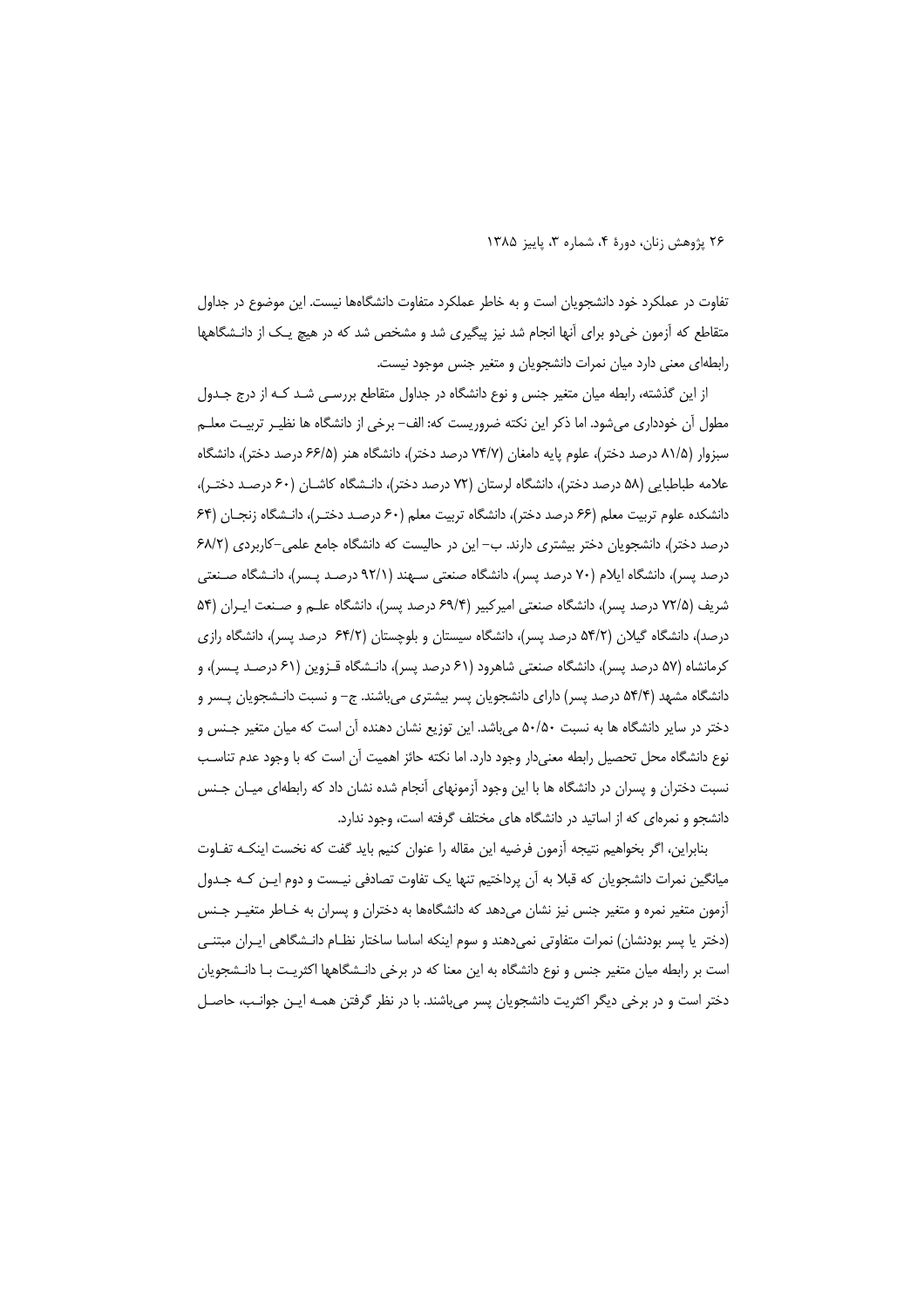كلام اين است كه دختران و پسران دانشجو خود در اخذ نمرات متفاوت دخالت دارند. به عبارت ديگر، متغيـر جنس در فعالیت علمی دخالت دارد و دختران سعی می کنند نمرات بالاتری بدست بیاورنـد. ایـن ادعـا را بـا سنجش رابطه معنی داری میان دو متغیر جنس و نمره اثبات شد.

همانطور که ملاحظه می شود یک رابطه قوی میان متغیر جنس دانشجو و تلاش آنهـا بـرای اخـذ نمـره بالاتر وجود دارد و دختران در پی اخذ نمرات بالاتر هستند. جالب آنکه این تمایل در همه دانشگاههـا اعــم از اینکه دختران در اقلیت بوده و یا در اکثریت بودهاند، مشاهده شده است. در خصوص دو متغیر تاهل و شــاغل بودن نیز أزمون معنیداری به عمل آمد و مشخص شد که شاغل بودن یا نبودن نیـز تـاثیری بـر اخـذ نمـره ندارد. به این مسئله باید این را اضافه کنیم که همانطور که گفته شد اساسا متغیرهای فوق اهمیت لازم را در این سنجش ندارند چرا که بیش از ۹۰ درصد دانشجویان شاغل نبوده و مجرد می باشند. اهمیت این آزمـون تنها از این منظر مهم است که نشان داده شد که حتی شاغل بودن و تاهل دانشجویان هم تاثیری بـر نمـره گرفتن آنها در مقایسه با متغیر جنس ندارد و این اهمیت متغیر جنس است که باید به عنوان اصلی ترین متغیر موثر در کسب نمرات بالاتر دختران نسبت به پسران در نظر گرفته شود.

## بحث و نتيجه گيري

یافتههای این مطالعه نشان می دهد که اولاً شاخص نمره، ابزار مناسبی برای سـنجش تمـایلات جدیـد برای توسعهٔ تغییرات اجتماعی در ایران آنهم از نوع نرم افزاری و فرهنگی است. دوم اینکـه بـرای تـشخیص نوع تغییرات اجتماعی، نظریهٔ روابط ترکیبی شیوههای فرهنگی که بر نرم افزاری بودن و غیر خشن بودن پـا فرهنگی بودن تغییرات تاکید دارد ابزار مناسبی به شمار می آید. این نظریه بهویژه از این منظـر بـرای تبیـین تغییرات اجتماعی-فرهنگی ایران مناسب است که نشان میدهد با اینکه تغییرات در حال رخداد است امـا بـا این حال برخلاف تغییرات اجتماعی دورهٔ مدرن، ماهیتی خشن و آنی نـدارد و دختـران کـه نیروهـای جدیـد علمی-اجتماعی را تشکیل میدهند درصدد ایجاد تغییراتی نیستند که همانند تغییرات دوره مـدرن بـه حـذف یکی (نظیر نیروهای سنتی همچون دهقانان) و جایگزینی دیگری بیانجامد و همانطور کـه در بحـث روابـط ترکیبی گفته شد دختران بجای اتخاذ شیوههای مدرنیستی خشن برای ایجاد تغییرات اجتمـاعی، نــه تنهـا از تعارضات مثلا طبقاتی پرهیز کردهاند بلکه در عوض از حضور در آموزش عالی (به جای نهادهای اقتصادی) و رقابت علمی برای ترویج ارزش های خود سود بردهاند. سوم اینکه، پرسش این است که چرا دختـران تمایـل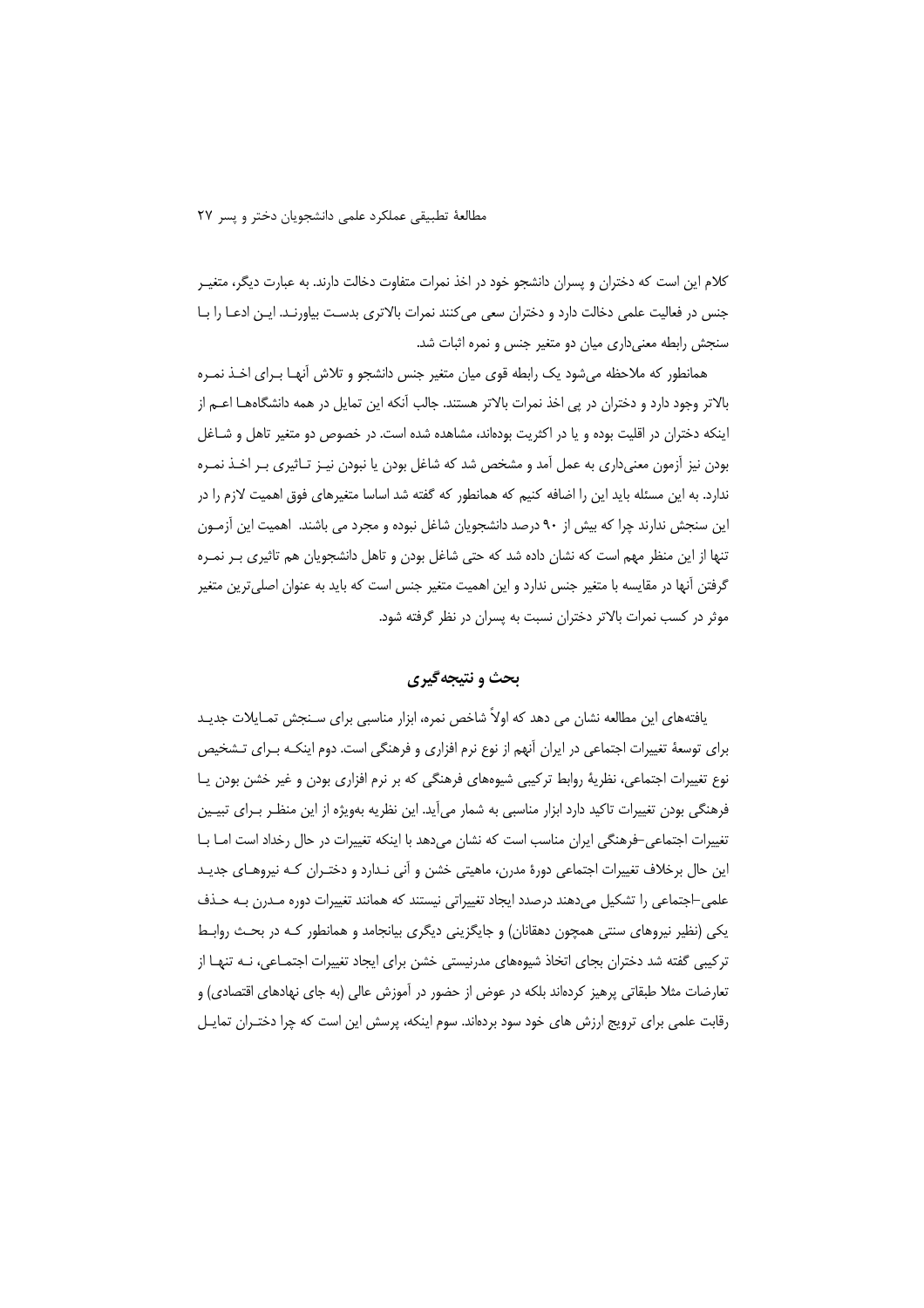٢٨ يژوهش زنان، دورة ۴، شماره ٣، ياييز ١٣٨٥

پیدا کردهاند که فعالیت علمی بیشتری داشته باشند؟ این پرسش را باید به شکل زیر طراحی کرد: چه عوامل اجتماعی سبب شده است تا دختران میل به فعالیت اجتماعی– علمی پیدا کنند؟ پاسخ به این پرسش در اینجا با یک جمله امکان پذیر است و آن اینکه نظام ارزشی جامعه ایران در حال دگرگونی است و در آن مـسئولیت اجتماعی که از طریق کسب مدارج علمی تحقق پیدا میکند به سوی دختران در حال تغییر است. و اینکه در آینده روابط ترکیبی شیوه های فرهنگی زنان و مردان به طور توامان انسجام اجتماعی را فراهم میکند. چهـارم اینکه، با اینکه تحولات علمی به نفع دختران و زنان در حال تقویت است اما آنطور که در دورهٔ مدرن، تحـولات اجتماعی همراه با تغییرات در ساخت قدرت و درگیریهای طبقاتی بود، آثاری از چنین تحولاتی دیده نمیشود.

در بحث نظری به یافتههایی در خصوص ارزش هایی مثل مقام اجتماعی و یا ارزش تحـصیلات اشـاره شد. در اینجا لازم است اشاره شود که آمار نشان میدهد که همراه با ارزش پیدا کـردن تحـصیلات و مقـام اجتماعی در نزد دختران و زنان نسل جدید، مردان نیـز در درون خـانواده نـه تنهـا در مقابـل ایـن ارزش هـا مقاومت نکردهاند بلکه موجبات تشویق دختران را نیز فراهم آوردهاند. به این ترتیب می توان گفت کـه روابـط ترکیبی شیوههای فرهنگی فضایی ایجاد کرده است که از آن طریق نه تنها دختران به تولید ارزش اجتماعی نسبت به کسب تحصیلات عالی ترغیب می شوند بلکه کمک کـرده اسـت تــا بجـای بکــارگیری تعارضــات خشونتبار مدرنیستی برای تحقق این ارزشها از روشهای تساهلی و اغماض گرایانهای که مردان نیز در آن مشاركت مي كنند براي تحقق آرمان هاي خويش، سود ببرنـد (عبـداللهيان، ١٣٨٣)`. از نتـابج ايـن مطالعـه می توان برای برنامهریزیهای اجتماعی و اقتصادی و آموزشی کشور سود برد تا آثار منفـی دوران گـذار کمتـر شود. ضمناً نباید از این نتیجه جانبی غافل بود که نظام ارزشگذاری دانشگاههـا ابـزار خـوبی بـرای سـنجش عملكرد علمى أنها مىباشد.

منابع

**أزاد ارمکی، تقی** (۱۳۸۲)، «تجربه جهانی و گسست فرهنگی- اجتماعی در ایران*»، مجموعه مقالات گسست نسلها*، تهران: انتشارات جهاد دانشگاهی، ص ٢٣١-٢۴٢.

**اینگلهارت، رونالد** (۱۳۷۷)، «نوسازی و پسانوسازی»، علی مرتضویان، *ارغنون*، (فصلنامهٔ فلسفی، ادبی، فرهنگی)، شماره ۱۳، ص ١-٣۴.

١– ارائهٔ این آمار به جهت پرهیز از طولانی شدن مقاله امکان پذیر نمیباشد.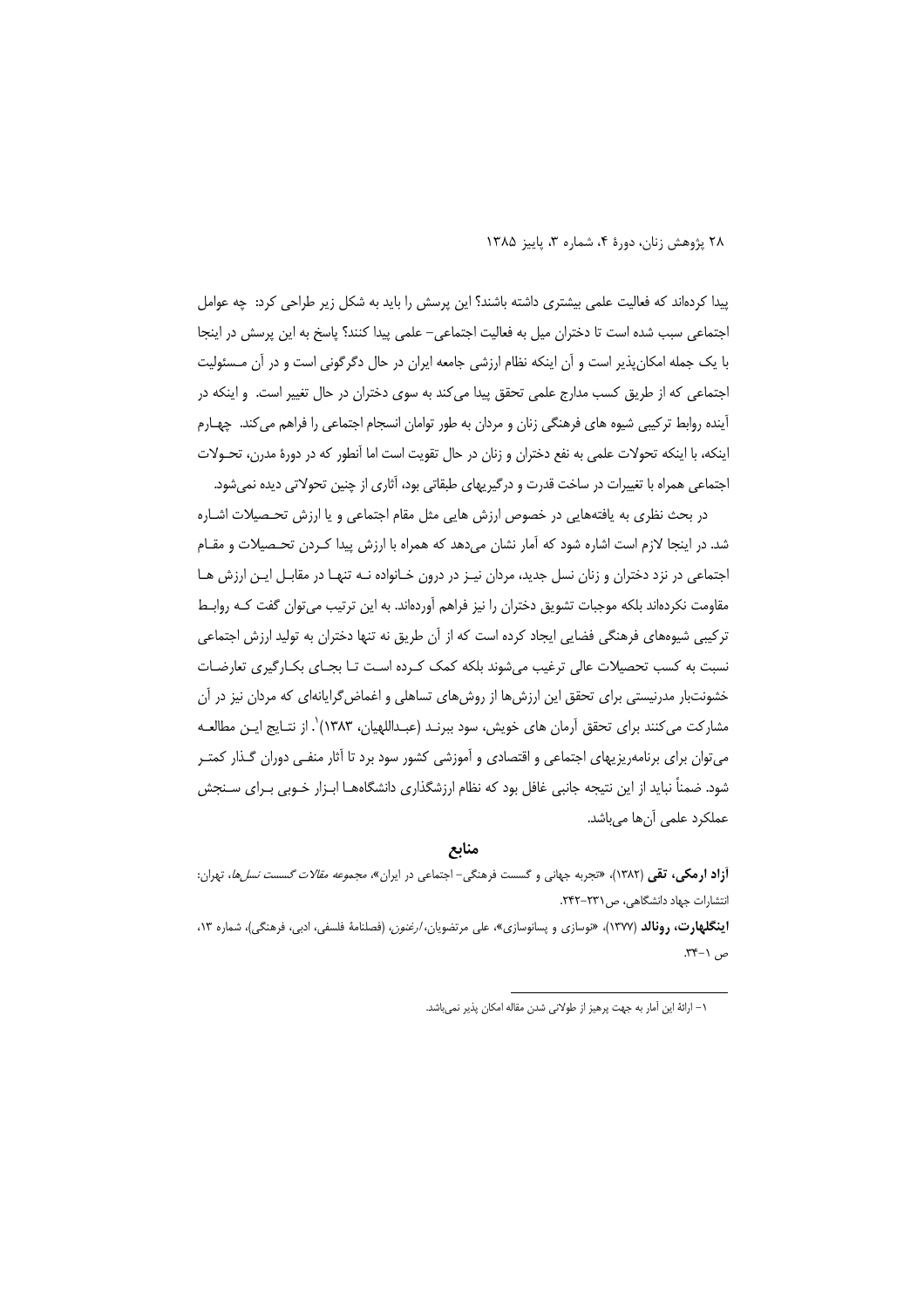مطالعةَ تطبيقي عملكرد علمي دانشجويان دختر و يسر ٢٩

عبداللهیان، حمید (۱۳۸۳)، شکاف میان ایدهآلهای دو جنس: مطالعه روابط ترکیبی شیوههای فرهنگی زنان و مردان در تهران، گزارش نهایی طرح پژوهشی، دانشکده علوم اجتماعی دانشگاه تهران.

عبداللهیان، حمید (۱۳۸۲)، تغییرات فرهنگی و شکاف نسل ها در ایران: مفهوم سازی شکاف نسلی، در مجموعه مقالات گسست نسل ها، تهران: انتشارات جهاد دانشگاهی، ص ۲۵۱–۲۶۶.

عبداللهیان، حمید (۱۳۸۱)، عقلانیت و استدلال: گفتگو در میان نسل جدید، فصلنامه مطالعات ملی، تابستان ۱۳۸۱، ص ۵-۲۴.

عبداللهیان، حمید (۱۳۷۸)، روابط ترکیبی شیوههای فرهنگی: روش شناخت جامعهنو، نامه علوم اجتماعی، بهار و تابستان ١٣٧٨، ص ٨٣-٥۵.

**گيدنز، آنتون**ي (١٣٧٧)، *پيآمدهاي مدرنيت*، ترجمهٔ محسن ثلاثي، چاپ اول، نشريهٔ مركز، تهران.

Abbasi-Shavazi, MJ. And McDonald, P. (2004)." Family Change in Iran: Religion, Revolution, and the State", Paper Presented at Conference on Factors in International Family Change, June 3-5, 2004, Ann Arbor.

Abdollahyan, Hamid. (2004), "The Generations Gap in Contemporary Iran", in Journal of Welt Trends, Published in Germany, Number 44, Herbst 2004, pp.78-85. Alexander, Jeffrey C. (1987), " Twenty Lectures: Sociological Theory Since World War Two", Hutchinson: Colombia University Press.

Alexander, Jeffrey C. (1982-83), "Theoretical Logic in Sociology", Hutchinson: Colombia University Press and Routledge Kegan Paul.

Bauman, Zygmunt. (1992), "*Intimations of Postmodernity*". London: Routledge. Campbell, Jay R., Catherine M. Hombo, and John Mazzeo. (1999), Elementary and Secondary Education, NAEP 1999 Trends in Academic Progress: Three Decades of Student Performance, in Education Statistics Quarterly, Vol 2, Issue 4. Accessed in the following stie: http://nces.ed.gov/programs/quarterly/Vol 2/2 4/e section2.asp#sec4. Denny, Colleen, (3/24/2004), "Effects of Individual and Group Therapy on Somatization Behaviors in Female Survivors of Childhood Sexual Abuse", available at: http://209.85.165.104/search?q=cache:5RhIgyXumRkJ:www.duke.edu/~ccd2/final%25 20first%2520draft.doc+statistical+symptomology&hl=en&ct=clnk&cd=9, accessed on Feb. 21, 2007.

Inkeles, Alex and David H. Smith. (1974), "Becoming Modern: Individual Change in Six Developing Countries", Cambridge, Mass.: Harvard University Press. Lamert, Charles (ed.). (1999), "Social Theory; the Multicultural and Classic Readings", Oxford: Westview Press, second edition.

Lenski, Gerhard, Jean Lenski and Patrick Nolan. (1994), "Human Societies; An Introduction to Macrosociology", New York: McGraw-Hill Inc.

Lerner, Daniel. (1958), "The Passing of Traditional Society", New York: The Free Press.

Mannheim, Karl. (1972), "The Problem of Generations, in Essays on the Sociology of Knowledge", London: Routledge & Kegan Paul Ltd. Fifth impression Fifth Edition, Chapter VII, 279-320.